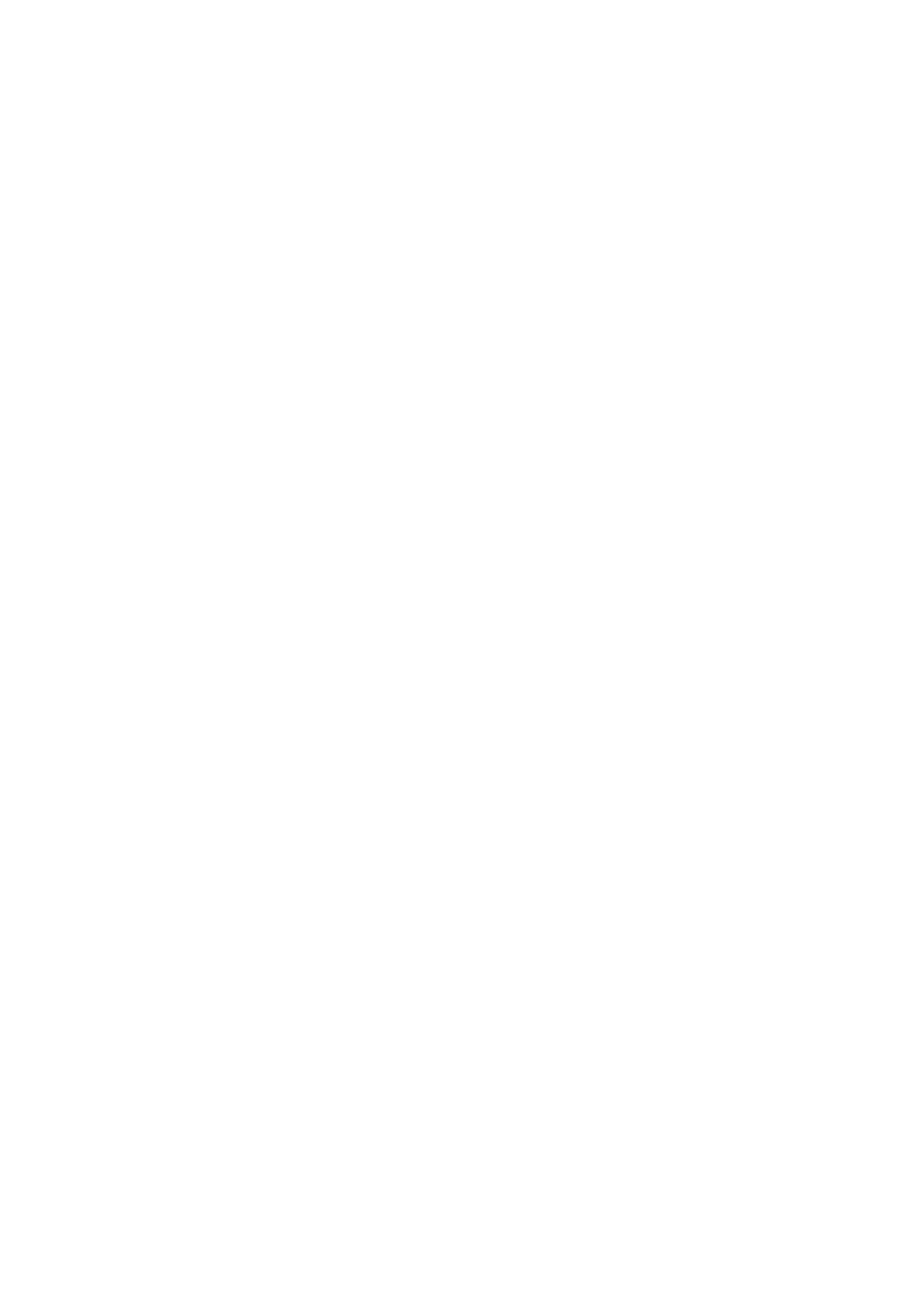

**Australian Government** 

**Rural Industries Research and Development Corporation** 

# **Effects of Bio-active Emu Oil on Chemotherapy-induced Mucositis**

**Emu Oil and Gastrointestinal Disease** 

by A/Prof Gordon S Howarth and A/Prof Ross N Butler

August 2009

RIRDC Publication No 09/131 RIRDC Project No. PRJ-000901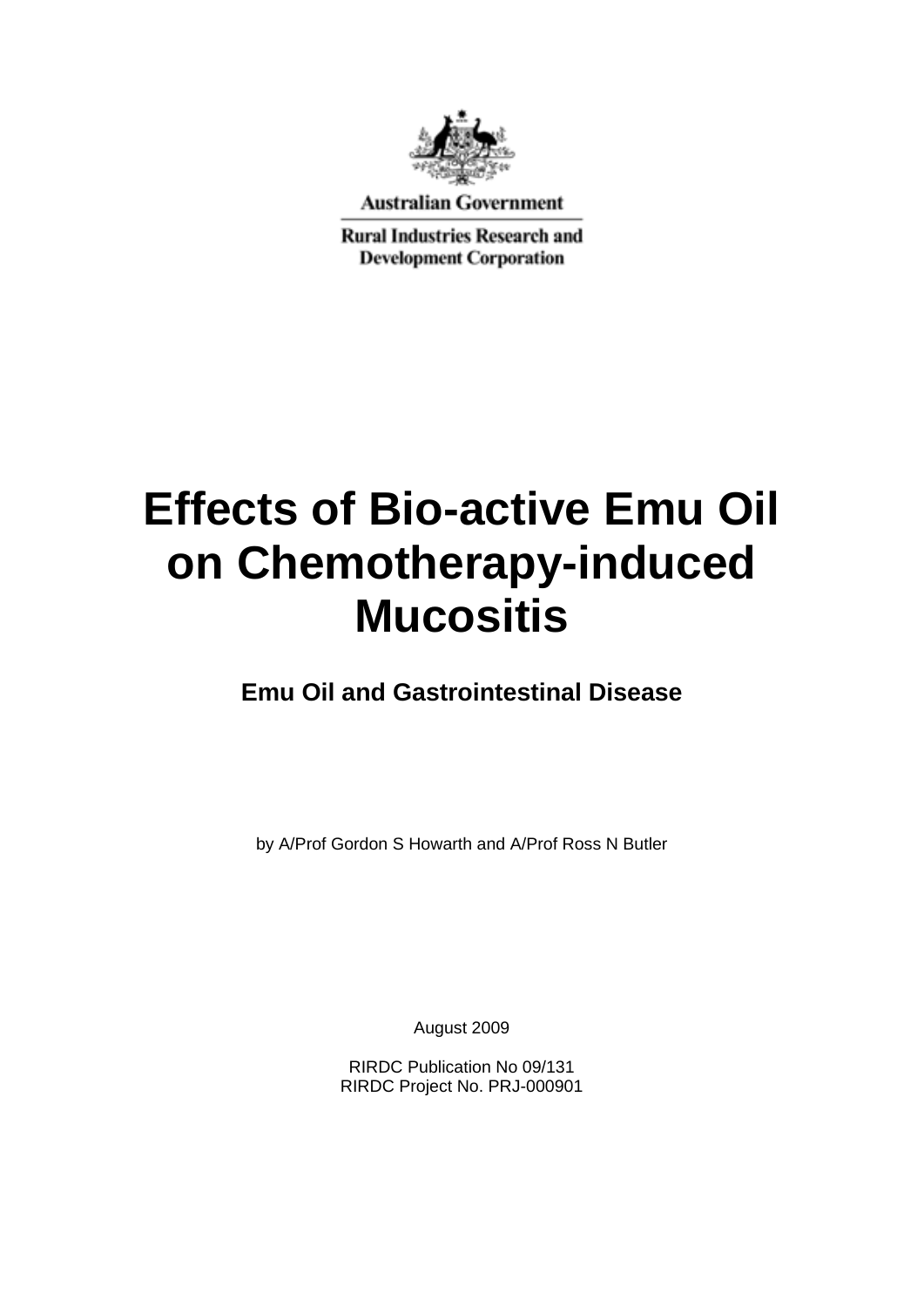© 2009 Rural Industries Research and Development Corporation. All rights reserved.

ISBN 1 74151 930 6 ISSN 1440-6845

*Effects of Bio-active Emu Oil on Chemotherapy-induced Mucositis Publication No. 09/131 Project No. PRJ-000901* 

The information contained in this publication is intended for general use to assist public knowledge and discussion and to help improve the development of sustainable regions. You must not rely on any information contained in this publication without taking specialist advice relevant to your particular circumstances.

While reasonable care has been taken in preparing this publication to ensure that information is true and correct, the Commonwealth of Australia gives no assurance as to the accuracy of any information in this publication.

The Commonwealth of Australia, the Rural Industries Research and Development Corporation (RIRDC), the authors or contributors expressly disclaim, to the maximum extent permitted by law, all responsibility and liability to any person, arising directly or indirectly from any act or omission, or for any consequences of any such act or omission, made in reliance on the contents of this publication, whether or not caused by any negligence on the part of the Commonwealth of Australia, RIRDC, the authors or contributors.

The Commonwealth of Australia does not necessarily endorse the views in this publication.

This publication is copyright. Apart from any use as permitted under the *Copyright Act 1968*, all other rights are reserved. However, wide dissemination is encouraged. Requests and inquiries concerning reproduction and rights should be addressed to the RIRDC Publications Manager on phone 02 6271 4165.

#### **Researcher Contact Details**

A/Prof Gordon S Howarth Discipline of Agricultural and Animal Science; University of Adelaide Roseworthy, SA 5371

Phone: (08) 830 37885 Fax: (08) 830 37972 gordon.howarth@adelaide.edu.au

In submitting this report, the researcher has agreed to RIRDC publishing this material in its edited form.

#### **RIRDC Contact Details**

Rural Industries Research and Development Corporation Level 2, 15 National Circuit BARTON ACT 2600

PO Box 4776 KINGSTON ACT 2604

Phone: 02 6271 4100 Fax: 02 6271 4199 Email: rirdc@rirdc.gov.au. Web: http://www.rirdc.gov.au

Electronically published by RIRDC in August 2009 Print-on-demand by Union Offset Printing, Canberra at [www.rirdc.gov.au](http://www.rirdc.gov.au/)  or phone 1300 634 313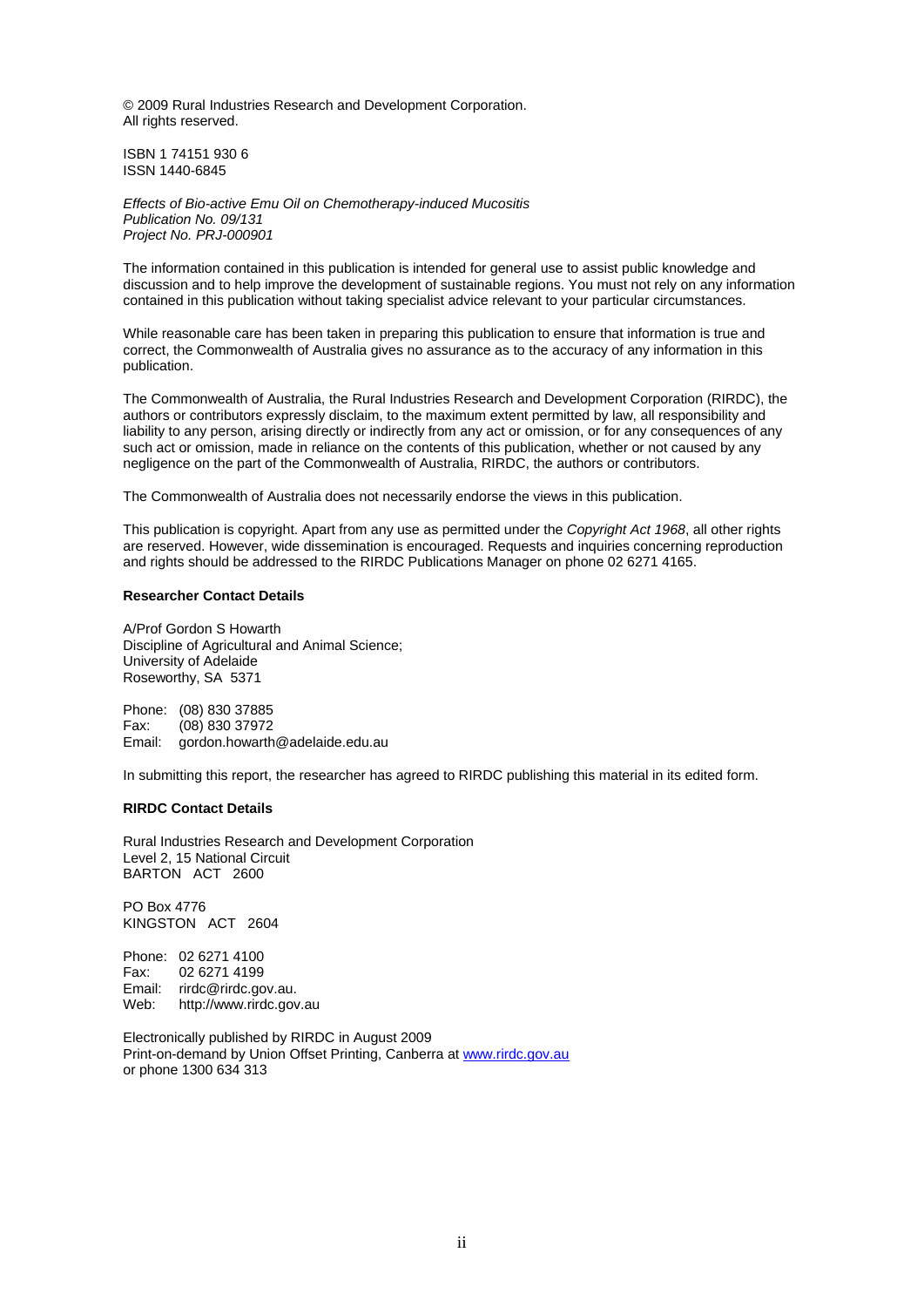### <span id="page-4-0"></span>**Foreword**

Intestinal mucositis is a serious disorder that results from chemotherapy for cancer whilst inflammatory bowel disease (IBD) is an incurable condition with uncontrolled bowel inflammation. The current study, utilising a Bio-active Emu Oil prepared by a novel rendering and filtration process, identifies Emu Oil as a product with the capacity to decrease the severity of intestinal injury from these conditions. This Emu Oil has also demonstrated the ability to improve growth of the damaged intestine, extending to effects in the inflamed colon (large intestine). These findings suggest a new mechanism of action for Emu Oil, expanding the spectrum of bowel disorders for which Emu Oil may have therapeutic application.

The Australian Emu Industry should benefit greatly from this research since there exists the opportunity to value-add significantly to the Emu Oil market. These findings could extend to international markets in which Emu Oil could be indicated as a simple dietary supplement for cancer patients undergoing chemotherapy and/or radiotherapy. The international market for cancer sufferers undergoing treatment is substantial.

The current study provides encouraging information to support expansion of the Australian Emu Industry in order to expand applications for Emu Oil. The new market for Emu Oil could include oncology patients and sufferers of inflammatory bowel disease.

With support from Technology Investment Corporation Pty Ltd (TIC) and Emu Tracks Australasia Pty Ltd (Emu Tracks), this project was funded from RIRDC Core Funds provided by the Australian Government.

This report, an addition to RIRDC's diverse range of over 1900 research publications, forms part of our New Animal Products R&D program, which aims to accelerate the development of viable new animal industries.

Most of RIRDC's publications are available for viewing, downloading or purchasing online at [www.rirdc.gov.au](http://www.rirdc.gov.au/). Purchases can also be made by phoning 1300 634 313.

**Peter O'Brien**  Managing Director Rural Industries Research and Development Corporation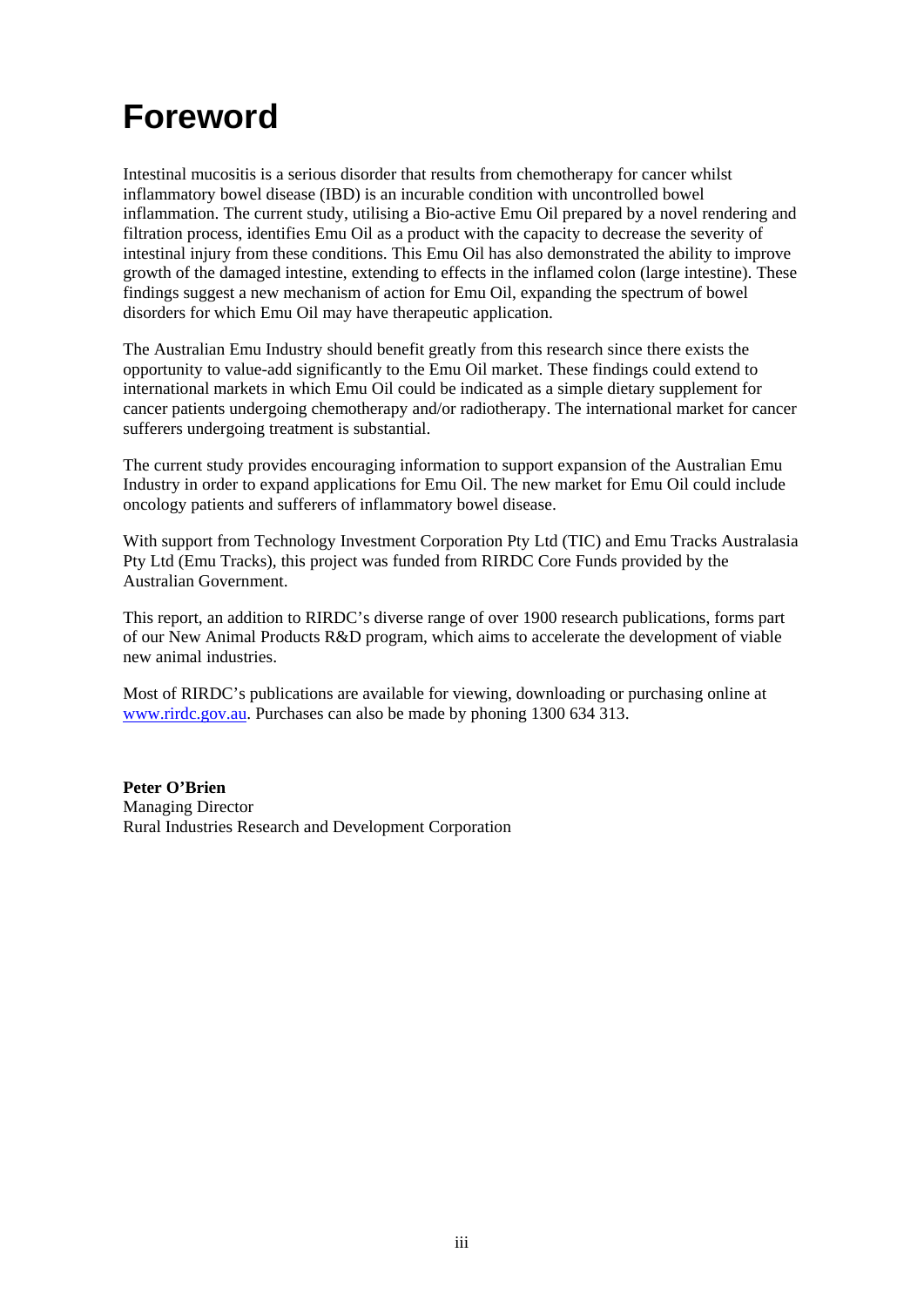## <span id="page-5-0"></span>**About the Author**

A/Prof Gordon Howarth and A/Prof Ross Butler have amassed more than 20 years experience in the utilization of animal models of gastrointestinal disease for the therapeutic development of naturally sourced bioactives. These investigators are thus well-positioned to conduct efficacy investigations on animal sourced bioactives such as Bio-active Emu Oil, the subject of the current report.

### **Acknowledgments**

The investigators wish to thank Kerry Lymn, Ruth Lindsay and Suzanne Mashtoub who were instrumental in conducting the studies described in this report.

### **Abbreviations**

- IBD Inflammatory bowel disease DA Dark Agouti rat
- MPO Myeloperoxidase
- SBT Sucrose Breath Test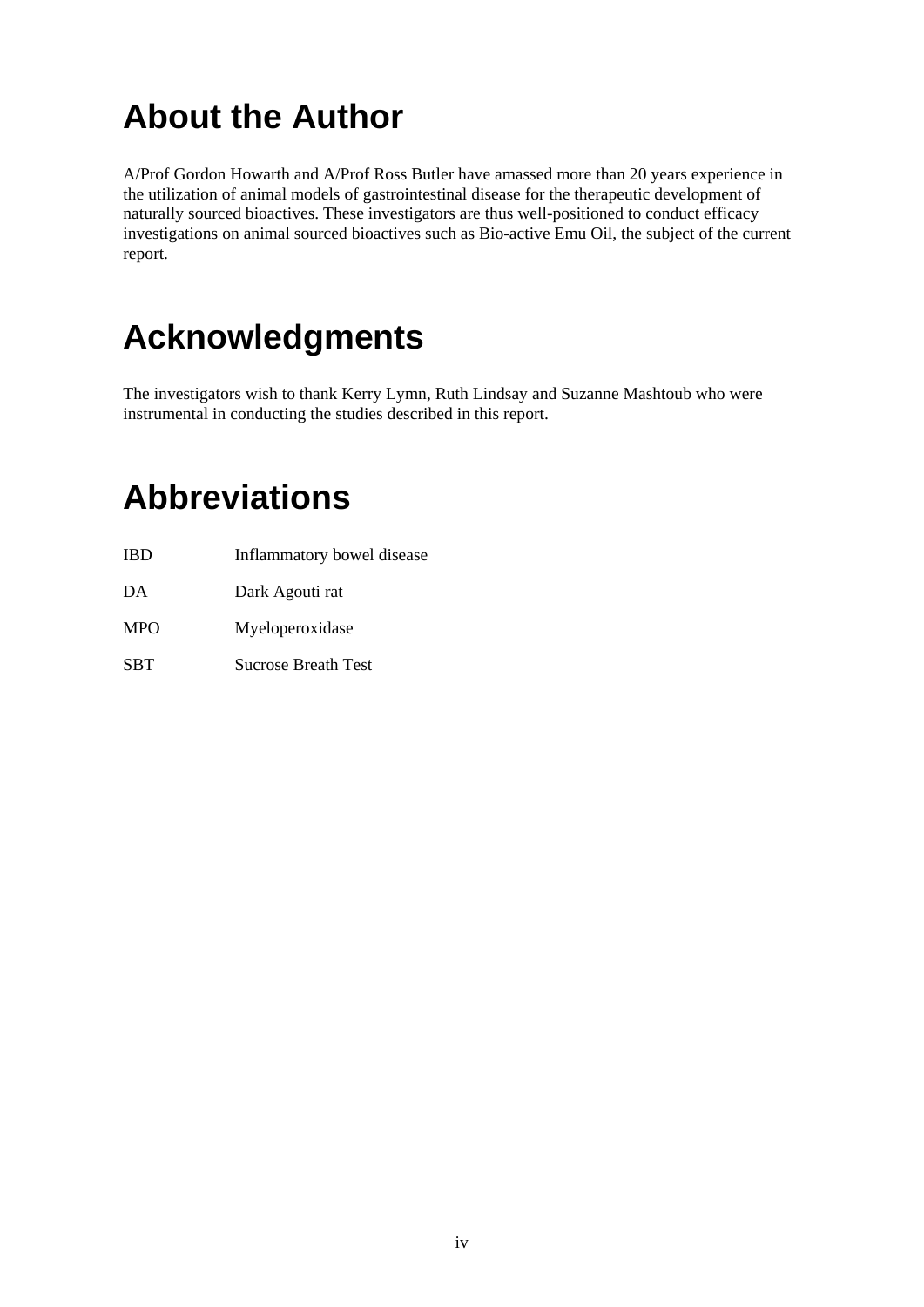# **Contents**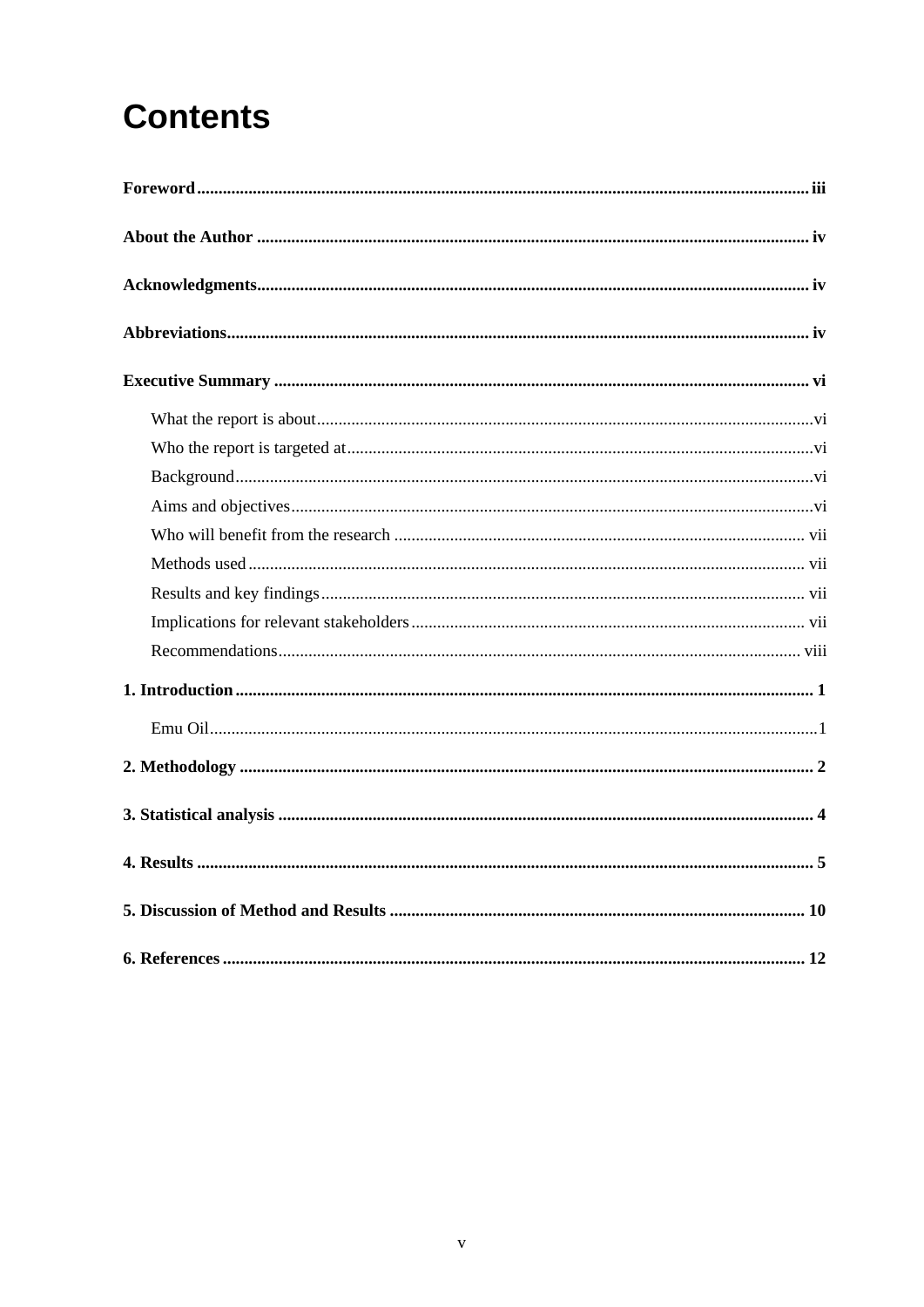## <span id="page-7-0"></span>**Executive Summary**

#### *What the report is about*

At present there are no truly effective treatment strategies for two serious and potentially fatal, disorders of the digestive system known as *mucositis* and *inflammatory bowel disease* (IBD). Mucositis affects the small bowel primarily, and occurs in almost all cancer patients undergoing high-dose chemotherapy. IBD is a chronic inflammatory disorder with no known cause which primarily affects the large intestine. New treatment strategies for these disorders are urgently required. Utilizing proven animal model systems, the current project investigated Emu Oil for its potential to treat or prevent mucositis.

#### *Who the report is targeted at*

The study confirmed many of the anecdotal claims of Emu Oil efficacy, specifically identifying Emu Oil as possessing therapeutic application to decrease intestinal injury in cancer patients undergoing chemotherapy. An aspect of the study suggests that Emu Oil holds promise as an adjunct to conventional therapy for the alleviation of large bowel inflammation, such as is evident in IBD. As such, this report has implications for cancer patients undergoing chemotherapy and also individuals afflicted by ulcerative colitis, one of the forms of IBD.

#### *Background*

Emu Oil is derived from the subcutaneous and retro-peritoneal fat of the Emu, a flightless bird (Ratite), native to Australia. Emu Oil has been used for therapeutic purposes by indigenous Australian peoples for hundreds of years, for its purported anti-inflammatory and wound-healing properties. Currently, Emu Oil has been commercialised, primarily for cosmetic and therapeutic related purposes, on the basis of this substantial anecdotal information. However, to date, Emu Oil has not been subjected to rigorous scientific investigations to identify its capacity to treat or prevent disorders of the digestive system.

#### *Aims and objectives*

To investigate the effects of orally-administered Emu Oil on:

- 1. Severity of mucositis
- 2. Level of intestinal inflammation
- 3. Re-growth of the damaged small intestine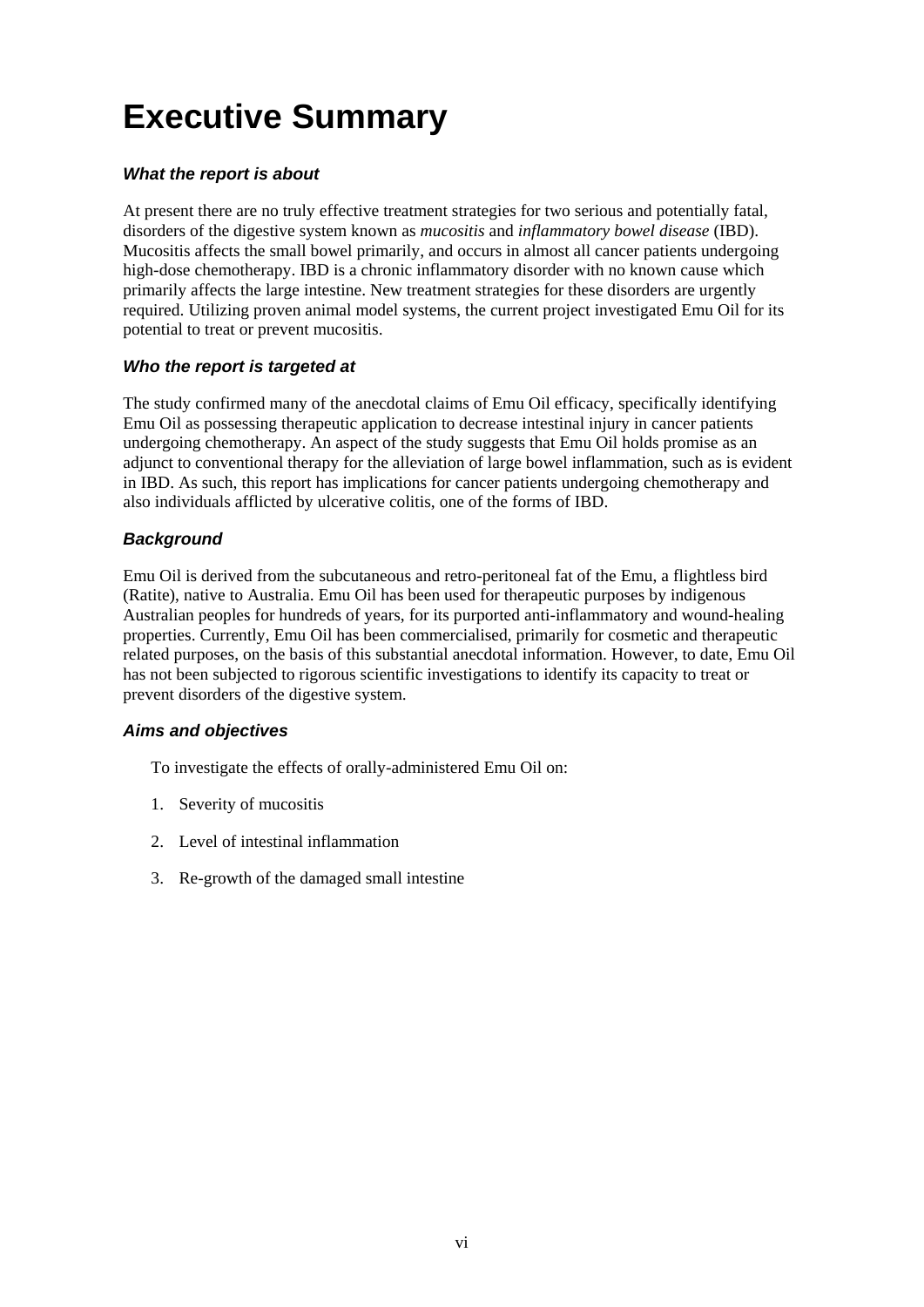#### <span id="page-8-0"></span>*Who will benefit from the research*

This research greatly expands the medical applications of Emu Oil for disorders of the small and large bowel, value-adding to the existing Australian Emu Industry, particularly as this relates to Emu Oil and its applications for intestinal diseases and disorders, not necessarily restricted to the two disorders as described.

#### *Methods used*

The primary aims of the study were to investigate Emu Oil for its potential to alleviate intestinal injury in rat models of Chemotherapy-induced mucositis. Emu Oil was orally administered to rats with intestinal mucositis induced by injection of the common chemotherapy drug, 5-Fluorouracil (5-FU).

#### *Results and key findings*

The study revealed that Emu Oil had a profound beneficial effect on myeloperoxidase activity, an indicator of acute intestinal inflammation. The results indicated that the anti-inflammatory effects of Emu Oil were evident in all regions of the intestine. This important finding was accompanied by a surprising increase in the depth of the intestinal crypts following Emu Oil treatment, accompanied by a lesser effect on lengthening of the absorptive villi. Together this effect indicated an improved growth of the intestine. The effect was most impressive in the distal small intestine (ileum) and was still evident 96 hours after chemotherapy (the last time-point investigated). The mechanism of the crypt lengthening needs to be defined but could represent increased proliferation (and hence improved repair), decreased apoptosis (decreased cell death) or even hypertrophy (increased cell size). Further studies are indicated to define this mechanism. To conclude, Emu Oil decreased acute inflammation in the damaged intestine and improved intestinal re-growth after damage. Further studies could explore the effects of Emu Oil batches and dosing regimens, to ensure that normal bowel architecture is restored following Emu Oil ingestion. In summary, the current study recommends that Emu Oil be further pursued as a dietary supplement to augment conventional treatment approaches for inflammatory disorders of the digestive tract. Further studies, for example in models of NSAID-enteropathy and gastric ulceration, are suggested to expand biomedical applications for Emu Oil and determinations of batch effects should also be considered.

#### *Implications for relevant stakeholders*

The Australian Emu Industry will benefit substantially from this research as it provides scientific credibility for the use of emu oil as a therapy for gastro-intestinal conditions. In the past, anecdotal findings in relation to emu oil have lacked this validation. It will present the Emu Industry with the opportunity to market emu oil as a safe and natural treatment for conditions where there is currently little or no suitable medication. Furthermore, it will provide practitioners and sufferers, in particular cancer patients, with a natural treatment that is supported by sound, scientific evidence.

Given the current lack of suitable therapies for gastro-intestinal conditions and the scope of the market, this research will have a direct and positive impact on the growth of the Industry. The industry has already developed a marketable emu an oil capsule so there is a readymade product for this market.

With consideration to the very positive outcomes from this current research, it will provide the Emu Industry and potential funding partners with the confidence to pursue further opportunities and applications for bio-active emu oil.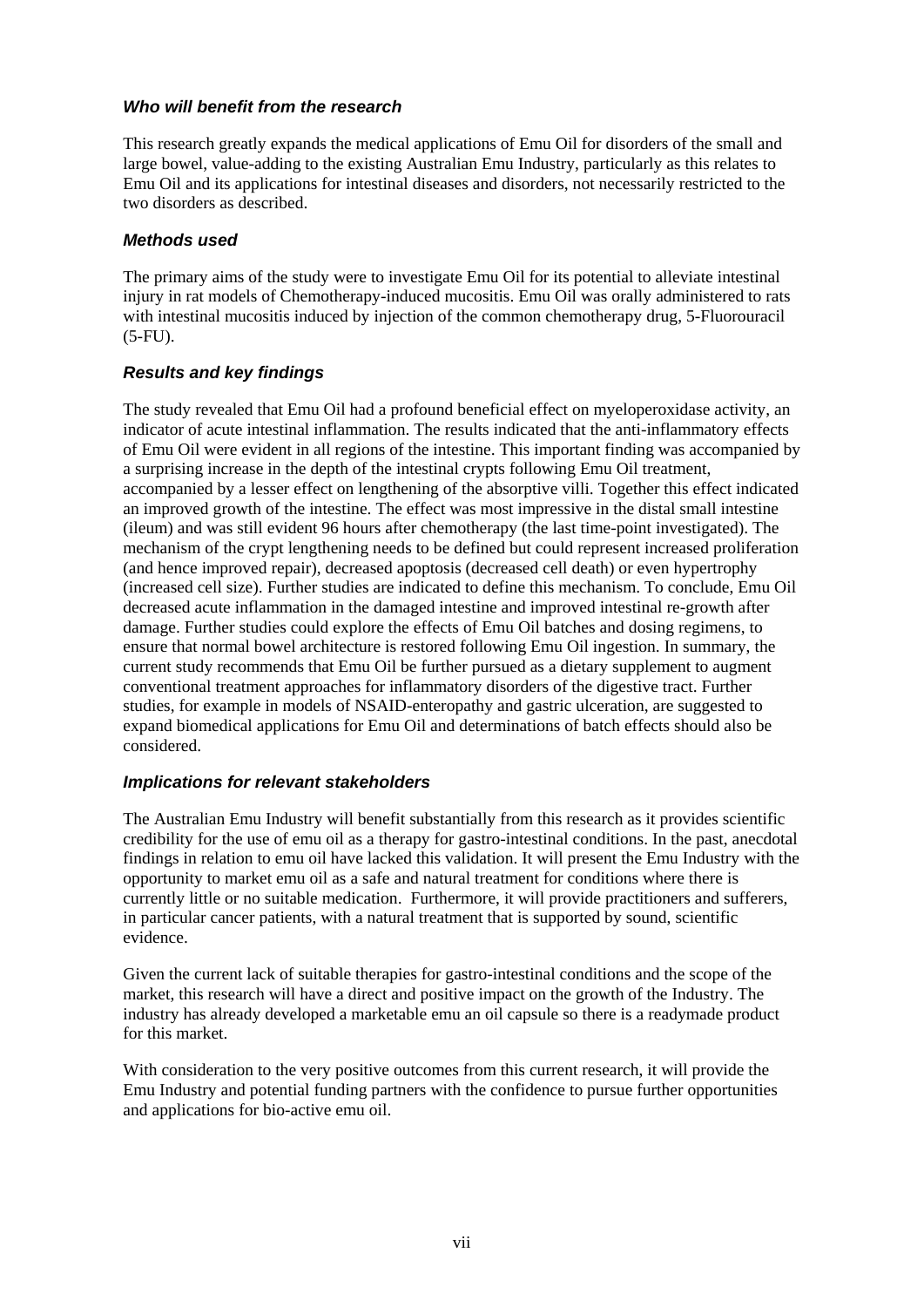#### <span id="page-9-0"></span>*Recommendations*

The following issues are suggested as important steps in the optimisation and further expansion for Bio-active Emu Oil and its applications for diseases and disorders of the gastrointestinal tract:

- 1. Compare different batches of Emu Oil for efficacy against 5-FU induced mucositis
- 2. Investigate Bio-active Emu Oil for potential efficacy against other classes of chemotherapy drugs
- 3. On the basis of the distal small bowel effects of Emu Oil investigate Emu Oil for its potential to treat disorders affecting this bowel region:
	- a. NSAID-enteropathy eg. non-steroidal anti-inflammatory drug induced ulceration
	- b. Crohn's disease
- 4. Investigate different doses of Bio-active Emu Oil and administration regimens
- 5. Consider investigations of Emu Oil on disorders of the stomach:
	- a. *Helicobacter pylori* gastric ulceration and gastritis
	- b. NSAID-induced ulceration (eg aspirin, indomethacin)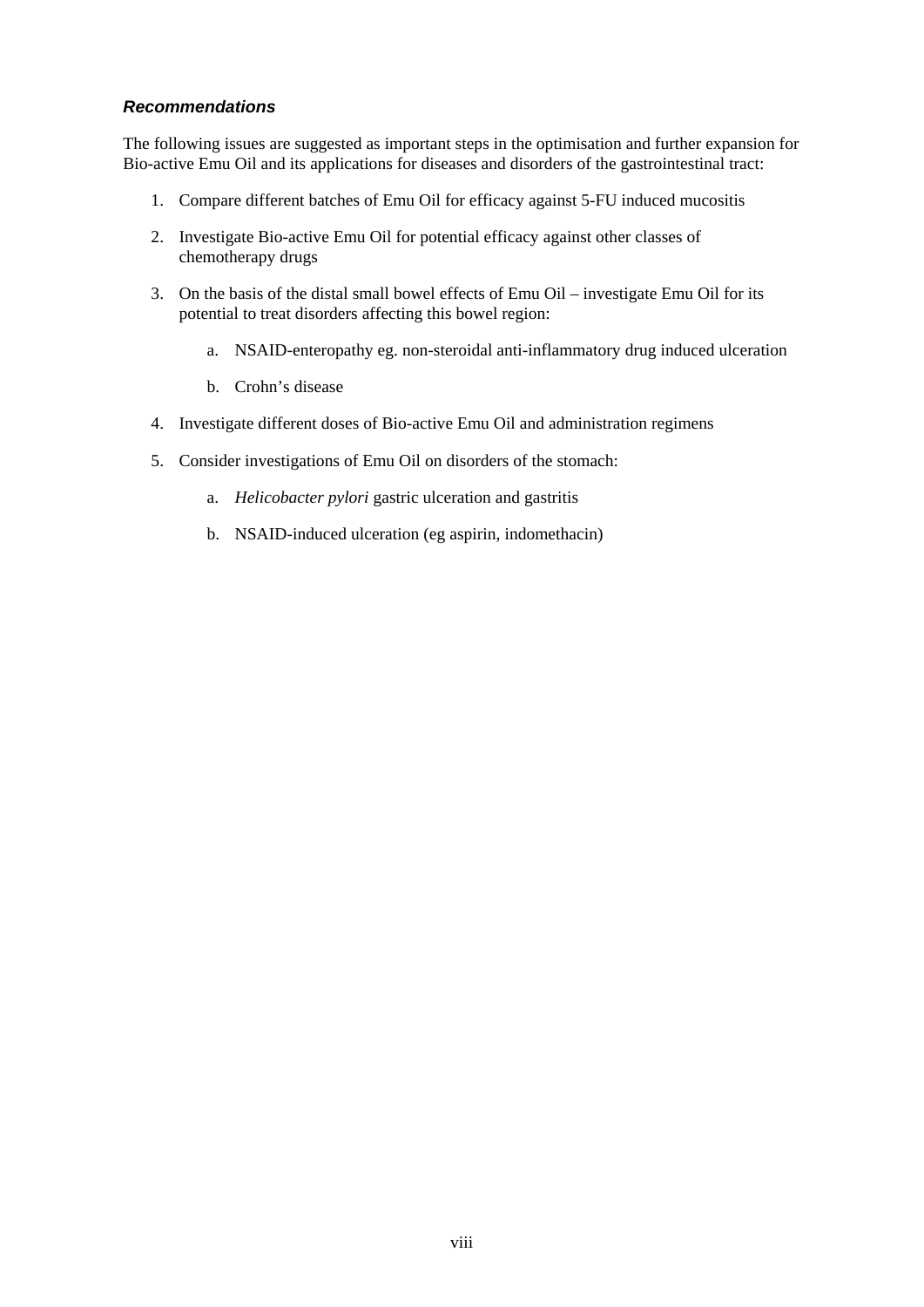### <span id="page-10-0"></span>**1. Introduction**

Mucositis is a debilitating condition which occurs as a side effect of chemotherapy and/or radiation therapy which can drastically reduce the quality of life for cancer patients undergoing treatment<sup>1</sup>. It is one of the most important factors in morbidity and mortality of patients undergoing treatment for cancer<sup>2</sup>, as severe mucositis can lead to malnutrition and systemic infection. Currently, there are no effective treatments for gastrointestinal mucositis  $3,4$ . There is much anecdotal evidence to suggest that Emu Oil possesses some anti-inflammatory properties, however, many of these claims are yet to be scientifically tested. Recent research has focussed on the effect of the Oil on arthritic and dermal inflammation in animal models  $5-8$ . The topical application of Emu Oil to animals has been shown to reduce levels of tumour necrosis factor-α (TNF-α), and other pro-inflammatory cytokines known to be involved in the development of mucositis, as well as swelling, another parameter of inflammation  $5-8$ .

### **Emu Oil**

The Emu (*Dromaius novae hollandiae*) is a large flightless bird native to Australia. It is both farmed and hunted for its meat, and more recently, its oil <sup>6</sup>. Emu Oil is extracted from both the subcutaneous and retroperitoneal fat by first rendering the macerated tissue, and then passing the liquefied fat through a series of filters to extract the oil (RIRDC Pub No 08/010). Some manufacturers also use centrifugation to separate the Oil from other extraneous components of the adipose tissue. Emu Oil is a product that is yet to be extensively tested with respect to its purported anti-inflammatory properties, with only a handful of scientific studies conducted. The majority of those studies have investigated the influence of topically applied Emu Oil on inflammatory conditions such as arthritis <sup>6</sup>. Despite the lack of scientific proof, there is much anecdotal evidence to suggest that Emu Oil has some therapeutic qualities when applied to inflammation<sup>5</sup>. It is a treatment that was first used by indigenous Australians, and then later by early European settlers to provide relief from pain and assist in wound healing <sup>6</sup>. It has also been claimed that Emu Oil has some analgesic properties  $<sup>6</sup>$ ; however, there have been no rigorous laboratory studies to evaluate</sup> this claim. Emu Oil possesses excellent skin-permeation properties, as well as its own antiinflammatory properties, and in this, it is relatively unique <sup>6</sup>. It is this feature that may make it particularly useful in a wide range of applications, in particular, trans-dermal delivery of other medications. Other advantages of Emu Oil, as defined by Whitehouse et al*.* (1998) are that it requires minimal refining, and presents a low health hazard, being readily metabolisable. Its source is also renewable and relatively in-expensive  $6$ .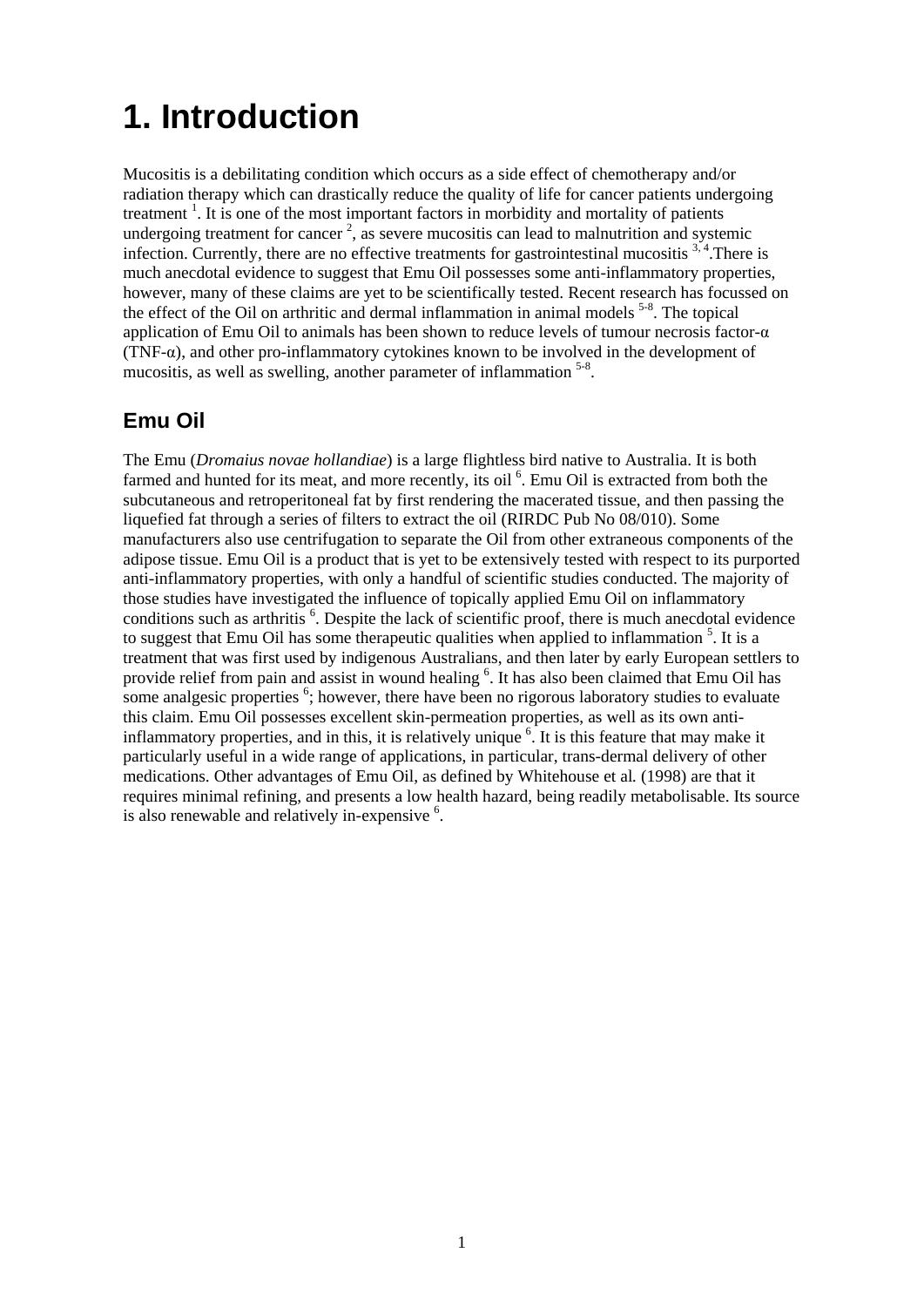### <span id="page-11-0"></span>**2. Methodology**

*Animal Studies:* Female Dark Agouti rats (n=80; 110-150g) were housed in individual metabolism cages, in a climate and light controlled room. All animals were given *ad libitum* access to water and food [18% casein diet;  $^{41}$ ]. Rats were randomly allocated to one of 10 groups (n=8); 5-Fluorouracil [(5-FU) 500mg in 10ml, supplied by Mayne Pharma Pty Ltd, Victoria, Australia] and water; 48, 72 and 96 hours; 5-FU and 0.5ml Emu Oil; 48, 72 and 96 hours; and 5-FU and 1ml Emu Oil; 48, 72 and 96 hours. A negative control group was gavaged with water, and received a saline injection instead of 5-FU. This experimental design was used to enable assessment of the likely mechanism of Emu Oil, where different time points could be used to determine the stage of the condition at which Emu Oil was having the most pronounced effect. A Bio-active Emu Oil was prepared utilising specific methodologies developed for Technology Investment Corporation by Emu Tracks (Marleston, Adelaide, South Australia). Briefly, these processes involved a novel method of rendering and filtration of Emu adipose tissue, with appropriate considerations for delivery of quality assurance and product consistency. All animal experiments adhered to the Australian Code of Practice for the Care and Use of Animals for Scientific Purposes, and were approved by the Animal Ethics Committees of the University of Adelaide and the Children, Youth and Women's Health Service. Emu Oil or water was administered daily via oro-gastric gavage between days 1 and 8 of the experimental period. At day 5, all rats were intraperitoneally injected with a single dose of either saline (control group) or 5-FU (150mg/kg). Body weight, feed/water intake and faecal/urine output were monitored and recorded on a daily basis. Rats were sacrificed 48 hours, 72 hours or 96 hours post 5-FU injection, by  $CO<sub>2</sub>$  asphyxiation followed by cervical dislocation.

<sup>13</sup>C-Sucrose Breath Test: The <sup>13</sup>C-sucrose breath test (<sup>13</sup>C-SBT) was performed as a non-invasive assessment of small intestinal brush border dissacharidase activity  $37,42$ . The  $13C$ -SBT was performed prior to commencement of the trial (-120 hours), prior to 5-FU injection (0 hours), and prior to sacrifice (48, 72, 96 hours post-injection). After an overnight fast, rats were gavaged with 1ml of 0.25g/ml sucrose solution, naturally labeled with <sup>13</sup>C. They were then placed in sealed plastic containers for 2 minutes, before a 10ml sample of breath was collected into an evacuated tube. Breath samples were collected at 0, 15, 30, 45, 60, 75, 90, 105 and 120 minutes after administration of the sucrose solution. Samples were analysed for  ${}^{13}C$  by isotope ratio mass spectrometer, as described by Pelton (2004).

*Tissue Collection:* After sacrifice, the gastrointestinal tract of each animal was removed, measured, emptied of contents and weighed. Segments (2cm), were removed from the duodenum, jejunum, jejunum-ileum junction, ileum and colon, and placed in 10% buffered formalin for histological analyses. In addition, segments (4cm) directly adjacent to the corresponding histological samples were collected and snap-frozen in liquid nitrogen for biochemical analyses. The stomach, caecum, heart, thymus, spleen, lungs, kidneys and liver were weighed and discarded.

*Biochemical Analysis:* All samples were stored at -80°C, until required for the biochemical assays. All tissue was prepared for analysis by homogenization in 10mM phosphate buffer. Small intestinal sucrase activity (duodenum, jejunum and jejunum-ileum junction) was measured using a modification of the methods described by Dahlqvist (1968). Sucrase is an enzyme in the brush border of the small intestine, which is secreted by healthy, mature epithelial cells. Any damage which occurs to the brush border, such as that resulting from mucositis, (i.e. ulceration, and/or shortening and blunting of the villus) will impact on sucrase production; therefore, sucrase activity was used as an indirect indicator of intestinal integrity and maturity. Briefly, homogenized tissue was diluted (1/100, 1/80 for saline treated tissue, 1/50, 1/30 for 5-FU treated tissue), and 50µl of each dilution was added to a 96 well plate. 0.2mM sucrose was added to each well, and incubated for 30 minutes. Tris-glucose oxidase was then added to each well, before further incubation. Glucose production was measured colorimetrically by measuring the optical density of each well at 490nm. Myeloperoxidase (MPO) levels in the small intestine were determined as an indicator of inflammation, using the techniques described by Howarth et al*.,* (2006). Samples were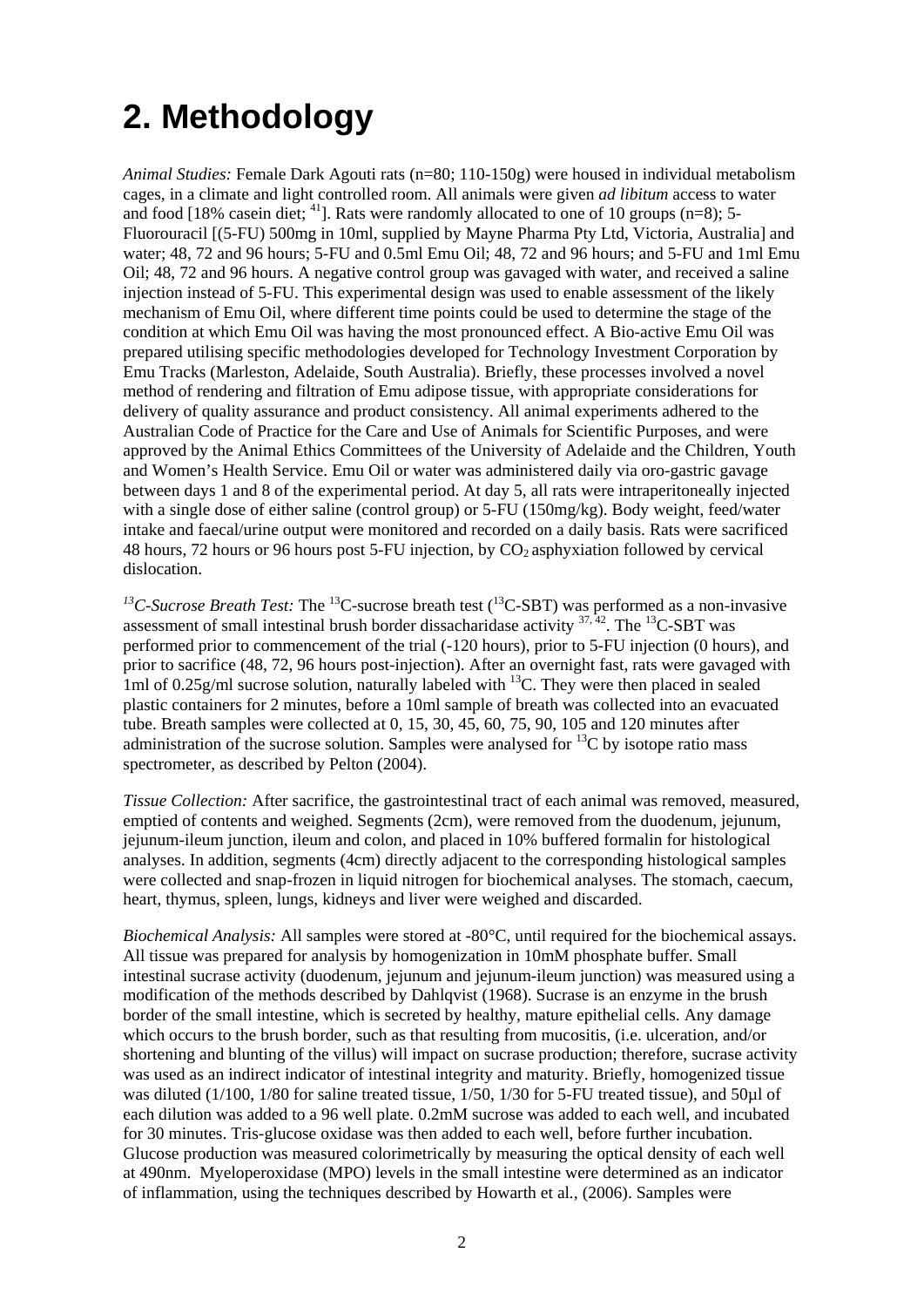centrifuged at 13000g for 10 minutes, after which the supernatant was discarded, and the tissue homogenate re-suspended in 0.5% hexadecyltrimethyl ammonium bromide (HTAB). After vortexing for 2 minutes, samples were re-centrifuged, at 5000g for 2 minutes. The supernatants were then aliquoted into 96 well plates. After the addition of an o-dianasidine reagent, the change in absorbance was measured at 450nm.

*Histology:* Samples of small intestine were transferred from 10% buffered formalin into 70% ethanol 24 hours after collection. Specimens were then routinely processed and embedded in paraffin wax, 4µm sections prepared and stained with haemotoxylin and eosin. Small intestinal crypt depth and villus height were measured in the jejunum, jejunum-ileum junction and ileum (40 villi and 40 crypts per section)<sup>43</sup>. Overall histological damage severity of intestinal sections was also assessed and scored semi-quantitatively according to parameters described by Howarth et al., (1996). The 8 parameters assessed were villus/crypt ratio, enterocyte disruption, reduction in goblet cell numbers, crypt disruption, crypt cell disruption, lymphocytic and polymorphonucleocyte infiltration, thickening/oedema of the submucosa and thickening of the muscularis externa 43. All analyses were performed in a blinded fashion, using a light microscope (Olympus BH-2, Tokyo, Japan) and digital camera (Sony, Tokyo, Japan) and Image Pro-Plus Software Package Version 4.5.1.2.7 (Media Cybernetics, Silver Spring MD, USA)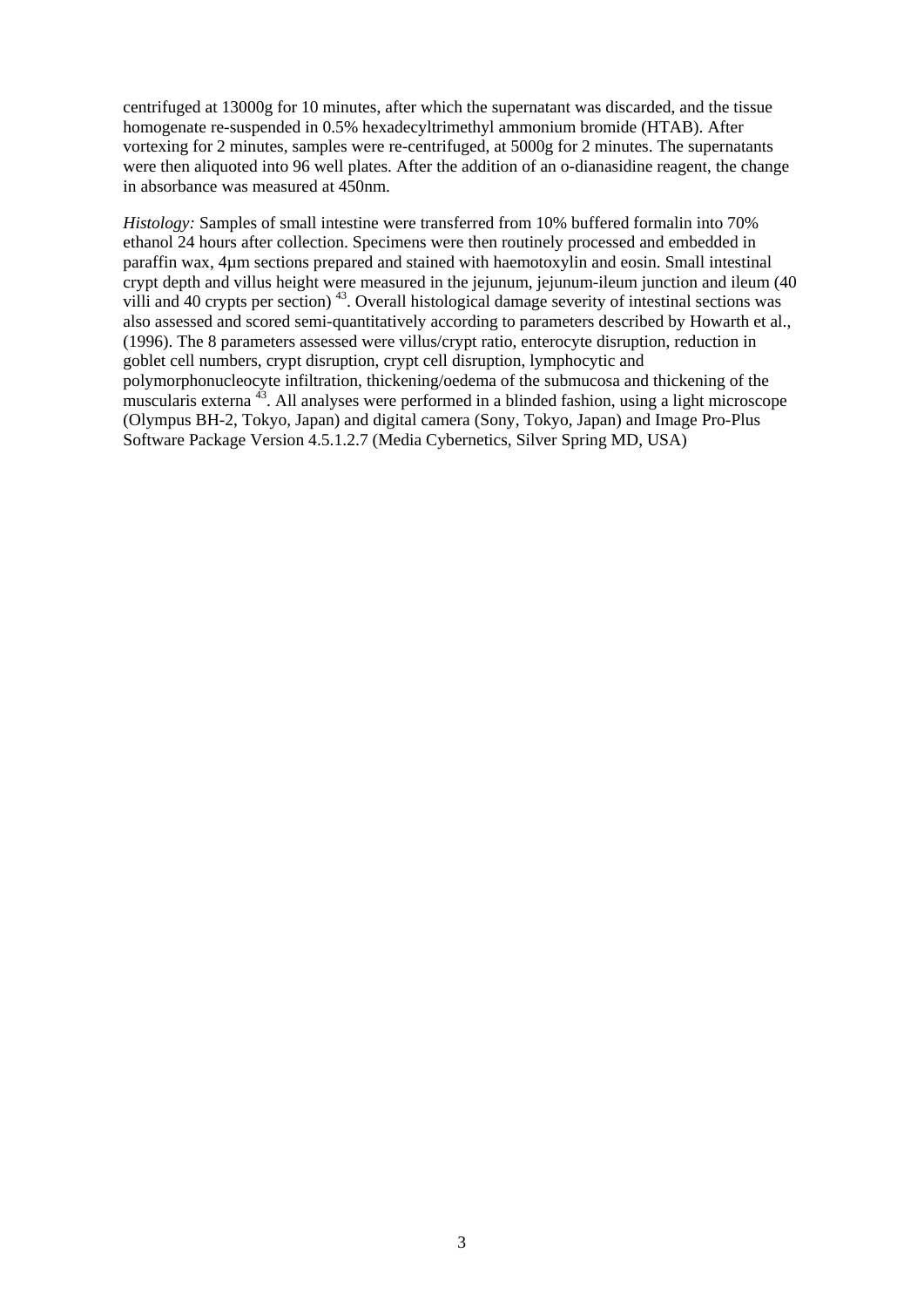## <span id="page-13-0"></span>**3. Statistical analysis**

Statistical analysis was conducted using SPSS 15.0.1 for Windows (SPSS Inc. Chicago, Illinois, USA). Daily metabolic data were analysed using a repeated measures ANOVA with a Holme's *post hoc* test (p<0.05 significance) to compare the differences both between groups and within groups across the duration of the trial. Data from the SBT, sucrase and myeloperoxidase assays, and histology were expressed as mean±SEM and analyzed using a one-way ANOVA, with a Tukey's *post-hoc* test where p<0.05 was considered significant.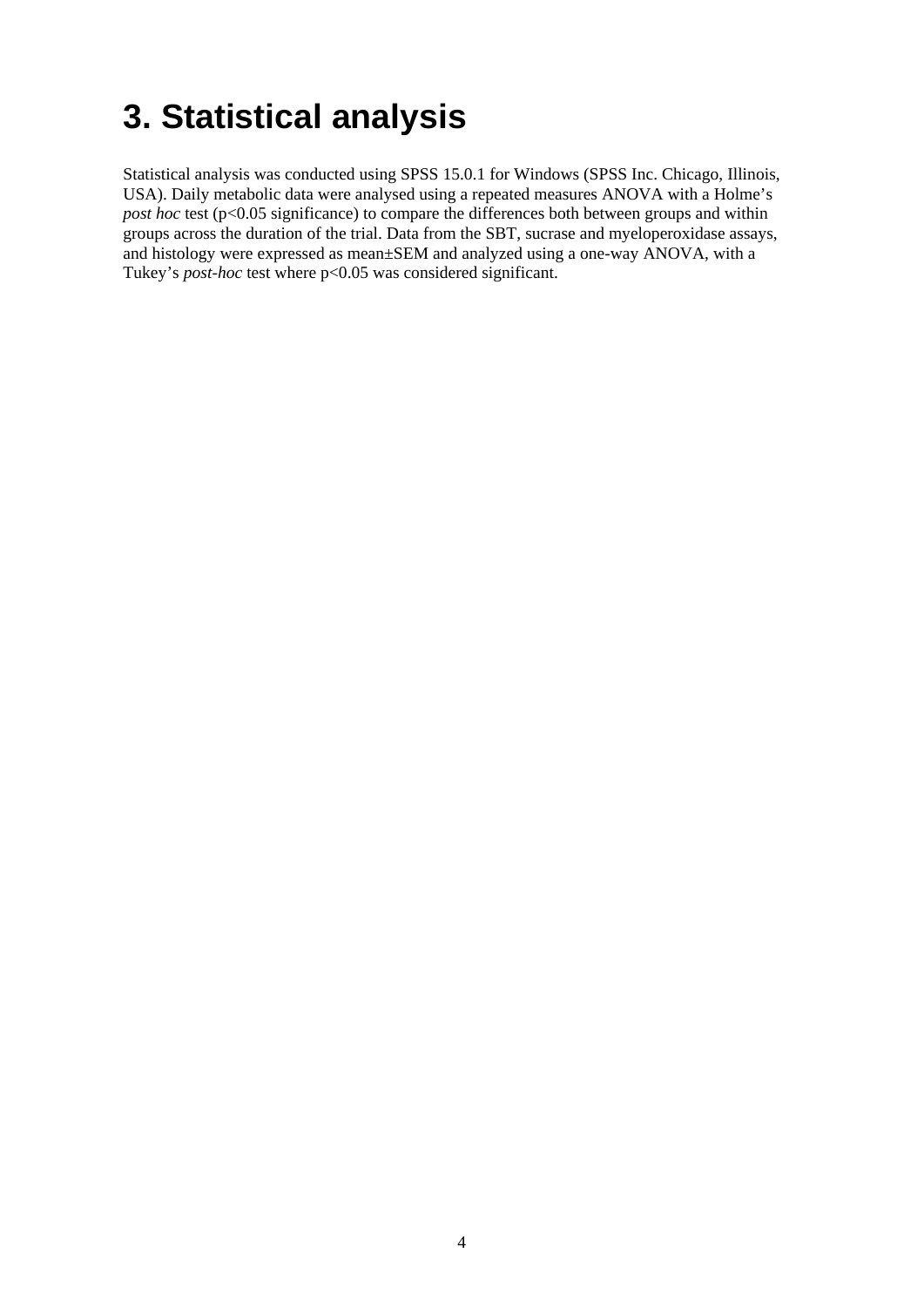### <span id="page-14-0"></span>**4. Results**

*Metabolic Data:* Prior to administration of 5-FU/saline, a constant increase in weight occurred, with no significant differences between rats receiving Emu Oil, and those receiving water. Following 5-FU/saline administration however, all 5-FU treated rats, including those treated with Emu Oil experienced significant weight loss, compared to saline treated controls. This decrease in body weight continued over the remainder of the trial, with no improvement apparent in any of the 5-FU treated groups (Figure 1).



**Figure 1**. Bodyweight, from -120 hours to 96 hours. Data are expressed as (%starting BWT) mean ±SEM.

*Myeloperoxidase Assay:* 5-FU induced a significant increase (275%) in MPO activity in the jejunum relative to saline control. 1ml Emu Oil significantly decreased MPO activity, compared to 5-FU control, at 48 hours and 96 hours. The lower dose exerted less of an effect, with no statistically significant difference between the 0.5ml Emu Oil and either saline, or 5-FU controls at 48 and 96 hours. At 72 hours, 5-FU significantly elevated levels of MPO, relative to saline. Emu Oil, at both doses had no effect (Figure 2a). In the mid intestine (JI), 5-FU did not induce a significant elevation in MPO relative to normal animals at 48 and 72 hours. Neither dose exhibited significantly different MPO levels relative to saline or 5-FU controls. At 96 hours, both Emu Oil doses significantly lowered levels of MPO compared to the 5-FU control (Figure 2b). In the ileum, no significant reduction in MPO levels with either of the Emu Oil doses occurred in the early 48 and 72 hour time points, relative to the 5-FU control, however, at 96 hours, MPO activity was decreased to levels comparable to that of the saline controls (Figure 2c).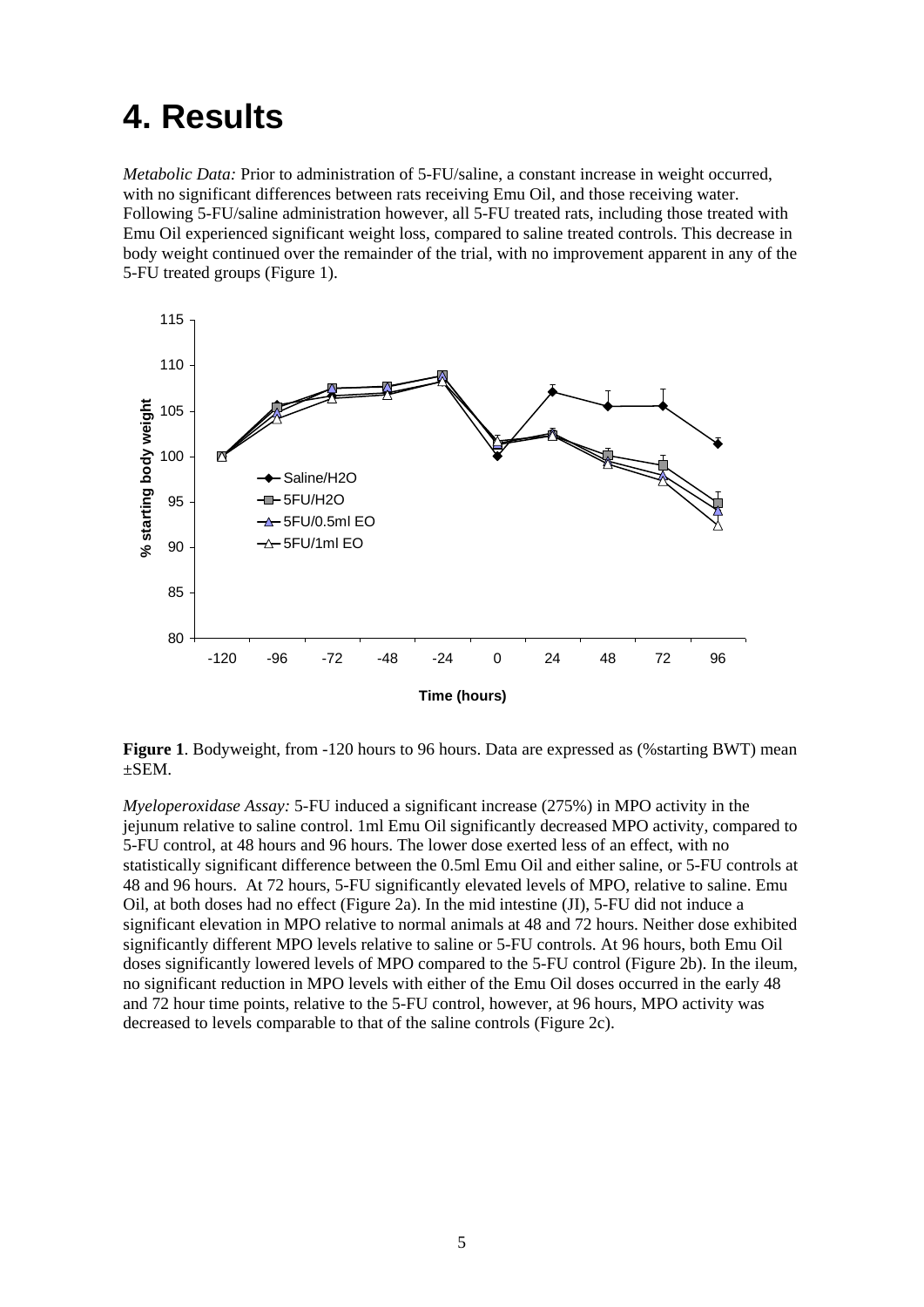

**Figure 2a-c**. Myeloperoxidase (MPO) activity in the jejunum (a), mid small intestine (b) and ileum (c) at 48, 72 and 96 hours. Data expressed as  $(MPO$  units gram tissue<sup>-1</sup>) mean $\pm$ SEM. <sup>a</sup> indicates p<0.05 compared to saline,  $\frac{b}{c}$  indicates p<0.05 compared to 5-FU+water.

*Small Intestinal Histology:* Small intestinal sections, stained with haemotoxylin and eosin, were examined for 5-FU induced damage, which manifests as shortened villi and crypts. In the recovery phase, it is usual for crypt depth to increase above normal, as cell proliferation is stimulated to repair damage sustained from administration of 5-FU. In the current study, Emu Oil slightly improved villus height in the proximal intestine 48 hours post 5-FU administration (Figure 3a), however, this improvement was not maintained in the more distal regions of the intestine, in the JI (Figure 3b) and ileum (Figure 3c). At 72 hours post 5-FU administration, when disease severity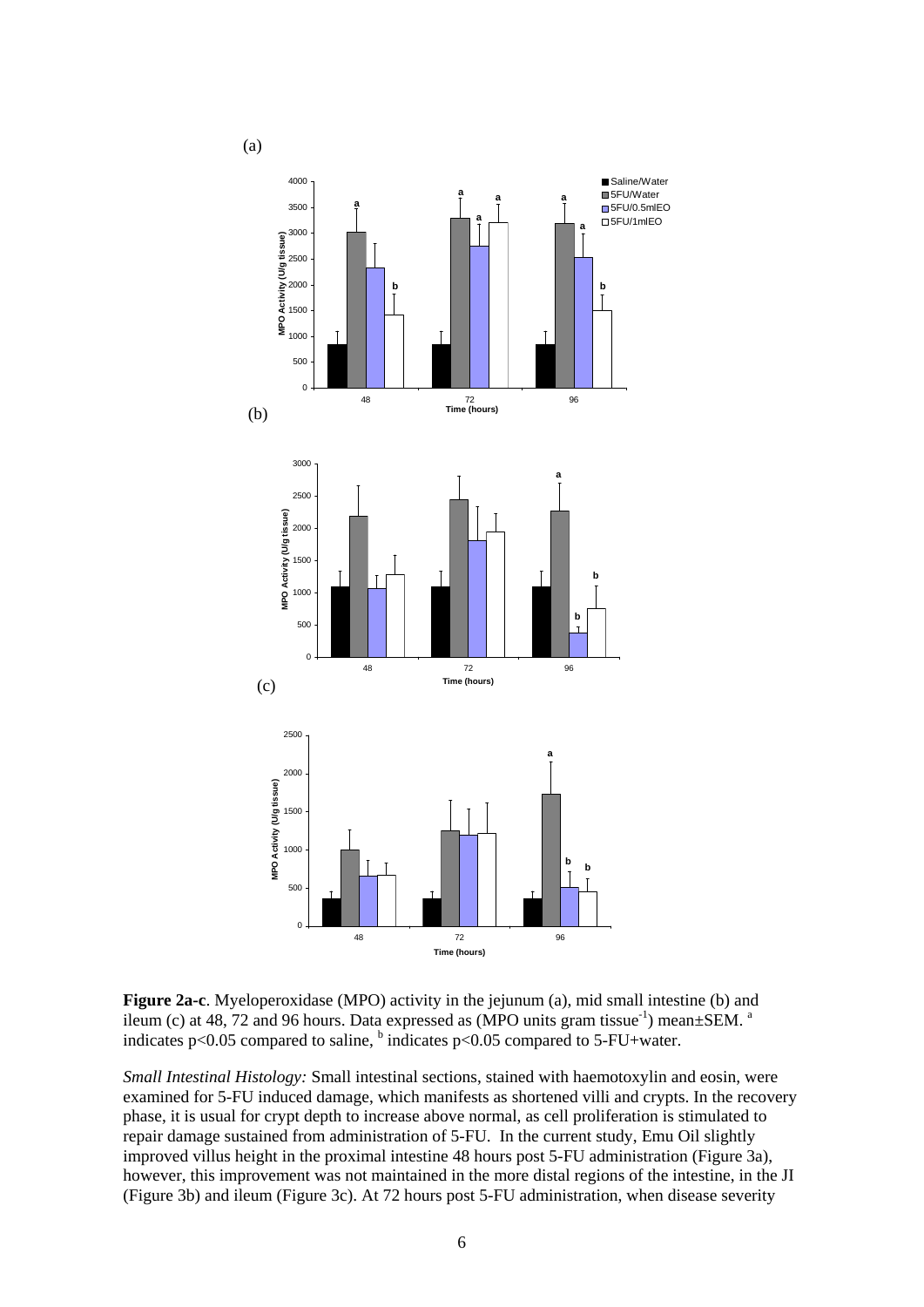had peaked, no effect was apparent with either dose of Emu Oil in any section of the intestine, relative to both controls. In the early stages of the induced mucositis, there were no significant differences in crypt depth, between treatments, with the exception of the jejunum, at 48 hours, where 5-FU significantly shortened crypts, relative to the saline control (Figure 4a). The greatest differences were at 96 hours, where, in the jejunum and ileum, the crypts in all 5-FU treated groups were significantly longer compared to the saline controls (Figures 4a and 4c). Further to those results, Emu Oil, at both doses, showed a non-statistically significant trend towards longer crypts. In the JI, only the higher dose of Emu Oil was able to significantly lengthen crypts, relative to the saline control (Figure 4c).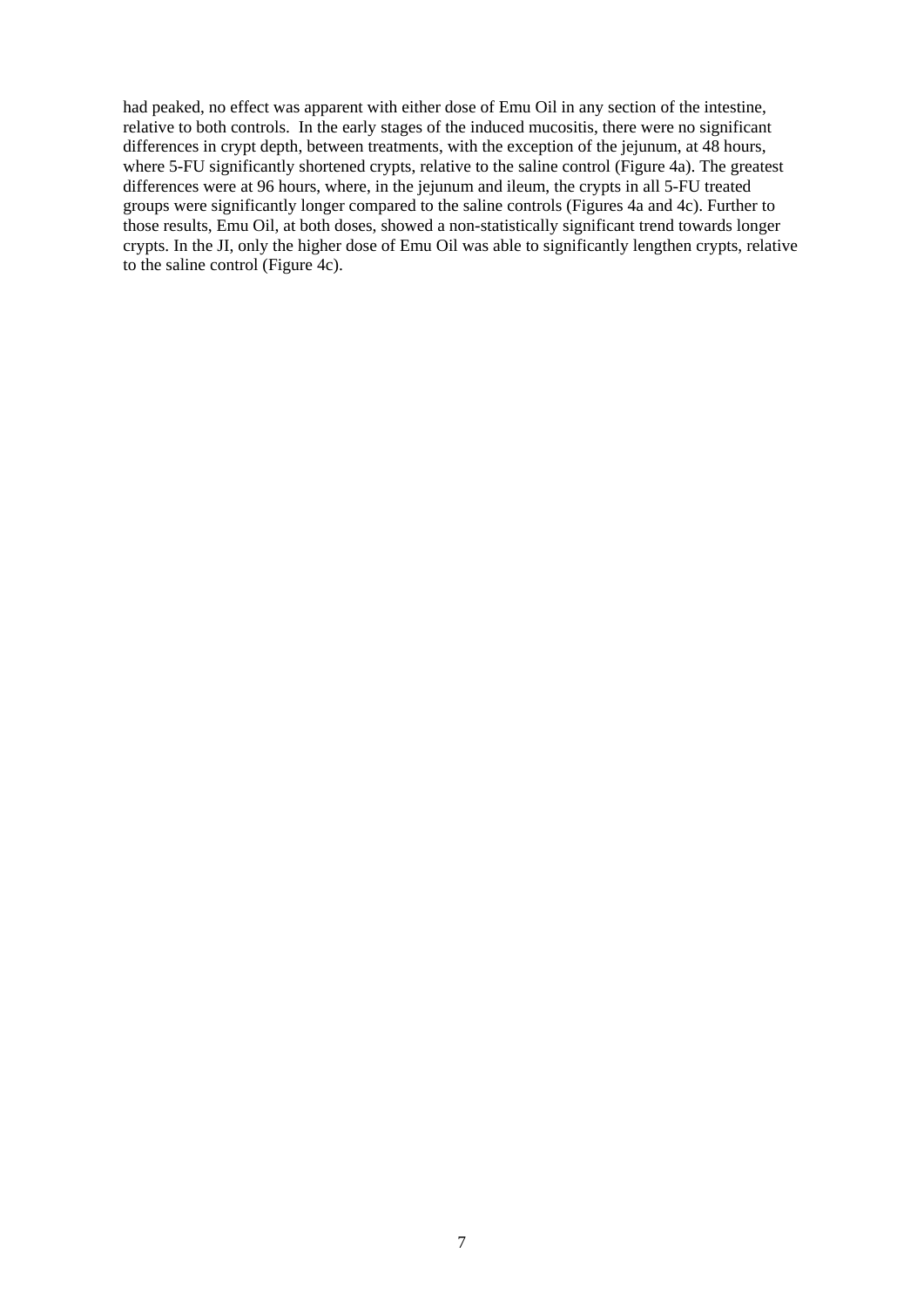







(a)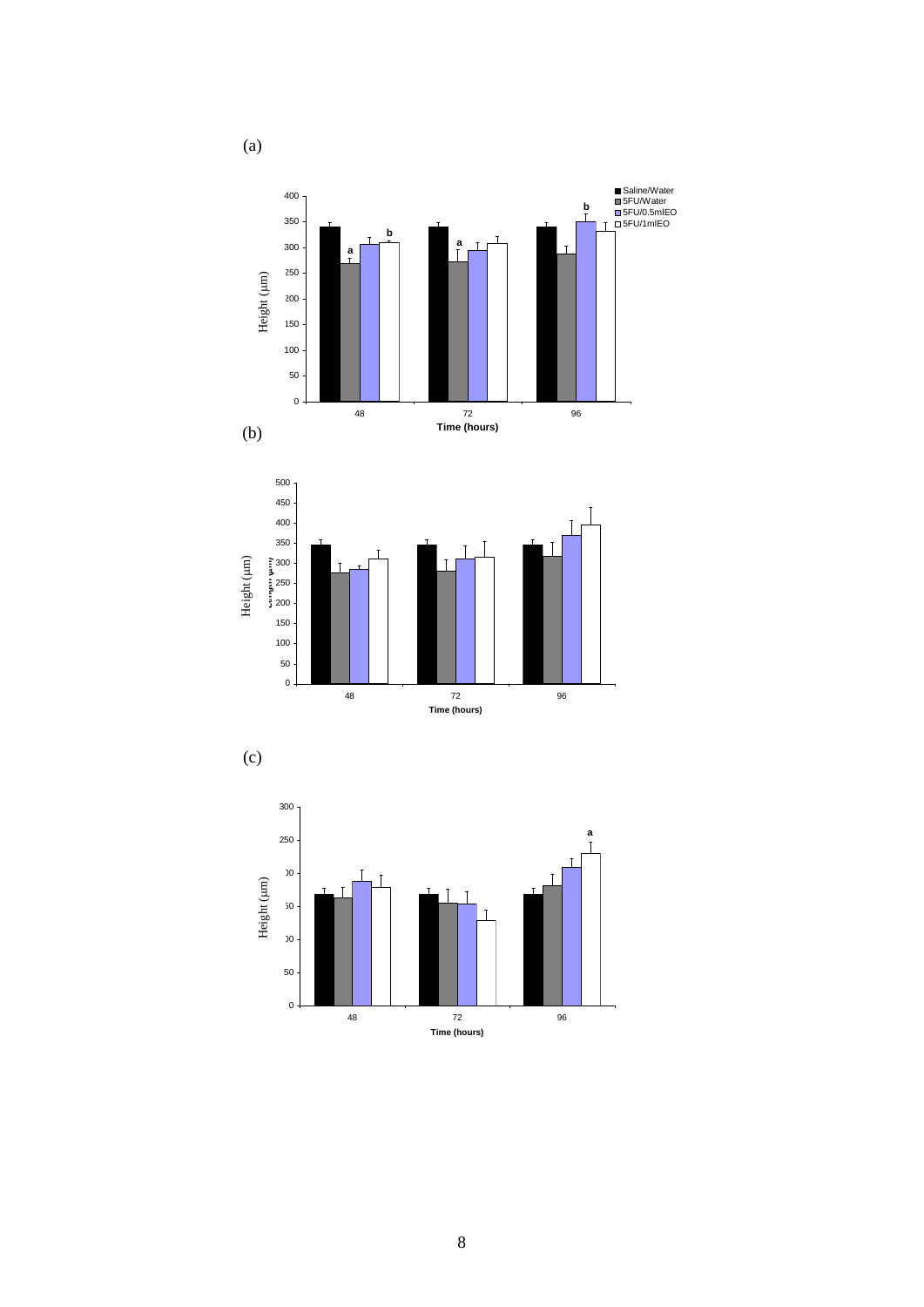

**Figures 3a-c and 4a-c**. Villus height (**Figure 3**) and Crypt depth (**Figure 4**) in the jejunum (a), JI (b) and ileum (c) at 48, 72 and 96 hours. Data expressed as  $(\mu m)$  mean $\pm$ SEM.<sup>a</sup> indicates p<0.05 compared to saline.<sup>b</sup> indicates p<0.05 compared to 5-FU+water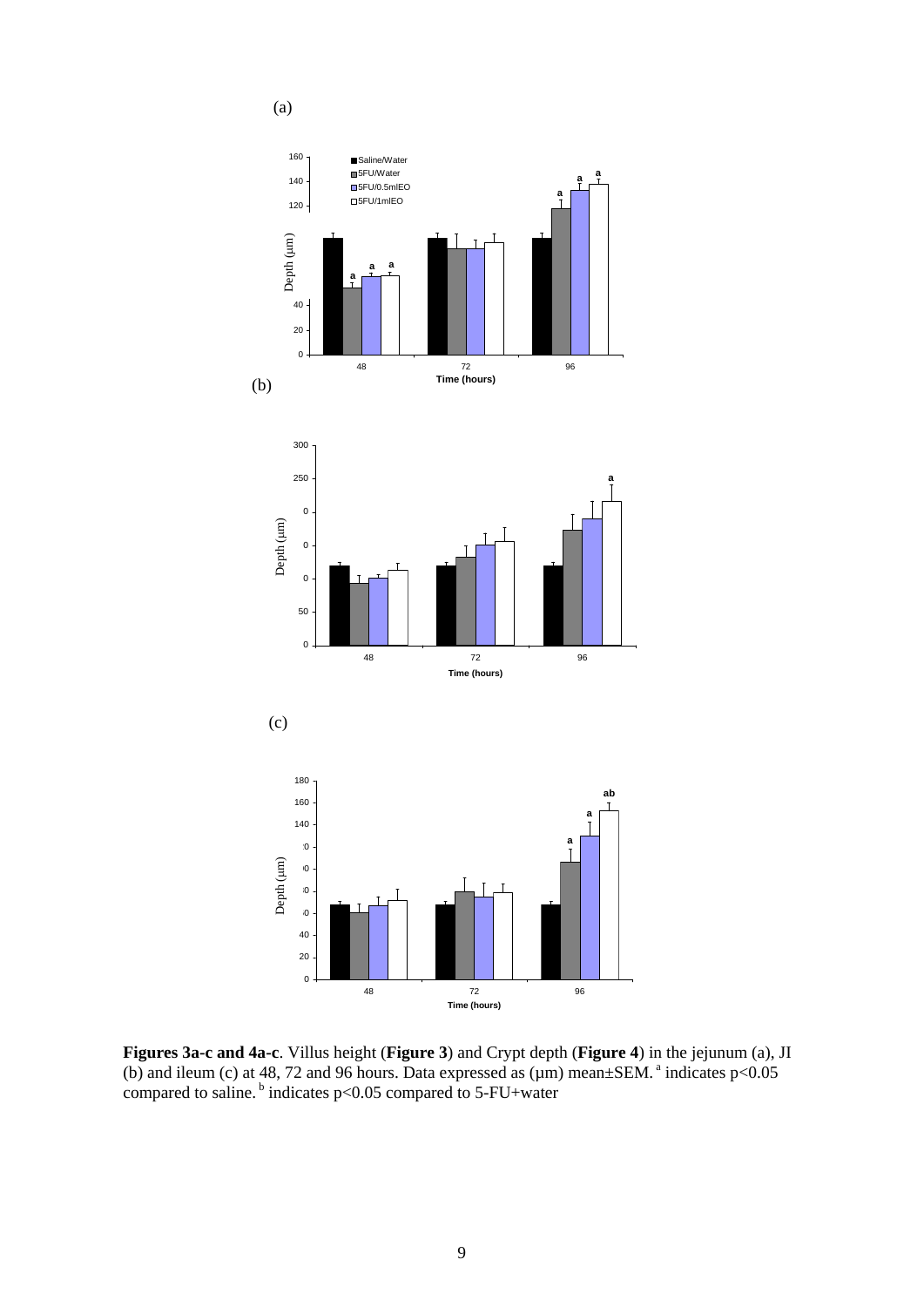### <span id="page-19-0"></span>**5. Discussion of Method and Results**

Mucositis is a serious side-effect of cytotoxic therapy, characterised by severe inflammation of the alimentary tract. Despite significant research, no effective treatments currently exist. In previous animal studies, Emu Oil has been shown to exert a beneficial effect in some inflammatory conditions  $^{7, 8, 44}$ . It was postulated in the current study that Emu Oil would have a similar antiinflammatory effect in gastrointestinal mucositis, and thereby decrease the severity of damage to the intestinal mucosa. In this study, Emu Oil, administered at two doses, consistently improved specific parameters associated with 5-FU induced damage in the recovery stage of the condition (96 hours). These parameters included a significant decrease in acute inflammation, an increase in small intestinal (SI) weight, and improvements in crypt depth and villus height. The current study represents the first report of decreased intestinal inflammation following the oral application of Emu Oil. The decrease in acute inflammation evident in this study was supported by findings from previous studies, in which Emu Oil significantly reduced inflammation in non-gut systems. A number of hypotheses relate to the potential mechanism of Emu Oil action, and the means by which it exerts its anti-inflammatory effects. It has been suggested that the n-3 and n-9 FAs present in Emu Oil may be involved<sup>7</sup>. Yoganathan et al. (2003) proposed that the anti-inflammatory properties of Emu Oil are not fully explained by the FA profile. Other components of Emu Oil, such as tocopherols, are known to exert their own anti-inflammatory  $45$  and anti-oxidant  $46$  effects. This combination could partially explain the anti-inflammatory effect exerted by Emu Oil in the current study. These anti-oxidants may also have impacted on levels of damaging reactive oxygen species which are produced during the development of mucositis  $1$ .

In the current study, Emu Oil maintained villus structure along the length of the small intestine, and at 96 hours, crypt depth was significantly increased in the ileum. Results indicated that Emu Oil had promoted mucosal growth in the recovery phase of mucositis. This may have been due to a number of effects, including increased cell proliferation, a decrease in apoptosis, cell hypertrophy, or a combination of these factors. The role of short chain fatty acids, in particular, butyrate, in cell proliferation and promotion of mucosal growth in the distal small intestine and colon is well  $\alpha$  documented  $47,48$ , and in combination with glutamine and transforming growth factor-beta, has been shown to decrease mucosal injury due to methotrexate injury <sup>49</sup>. Despite this, there is no evidence to suggest that the long chain fatty acid component of Emu Oil would have a similar effect. However, this does not eliminate the possibility that one of the as yet unidentified constituents of Emu Oil may have exerted some effect, and this is a direction that should be pursued in future studies.

Several studies investigating the effect of other agents on the severity of mucositis have examined the crypt depth response. The improved crypt depth in the ileum at 96 hours shown in the current study exceeded any results for this parameter reported in several previous studies investigating the treatment of intestinal mucositis. These included Lyprinol<sup>40</sup>, insulin-like growth factor-1<sup>36</sup>, whey growth factor extract  $^{50}$ , pentoxifylline and thalidomide  $^{21}$  and keratinocyte growth factor (KGF-1)  $1<sup>1</sup>$ . Indeed, KGF-1, when administered as a prophylactic treatment, has been shown to improve crypt length and survival, and mucosal thickness, prior to administration of chemotherapy <sup>51, 52</sup>, although KGF-1 was unable to improve crypt depth in the mucositis model, to the same degree as Emu Oil.

Previous studies have shown that the intestine has the ability to grow and adapt if one section is severely damaged or resected. This has been demonstrated in short bowel syndrome in which compensatory alterations include increased crypt depth and villus height as well as enterocyte proliferation<sup>53</sup>. In the current study, compensatory hyperplasia may have been occurring in the ileum, as 5-FU preferentially damages the upper small intestine. Haxhija (2007) reported that the adaptive response in the small intestine varied depending on the area of damage. Damage occurring predominantly in the proximal small intestine resulted in cells in the ileum becoming hypertrophic, however, in response to ileal damage, jejunal cells became hyperplastic  $54$ . This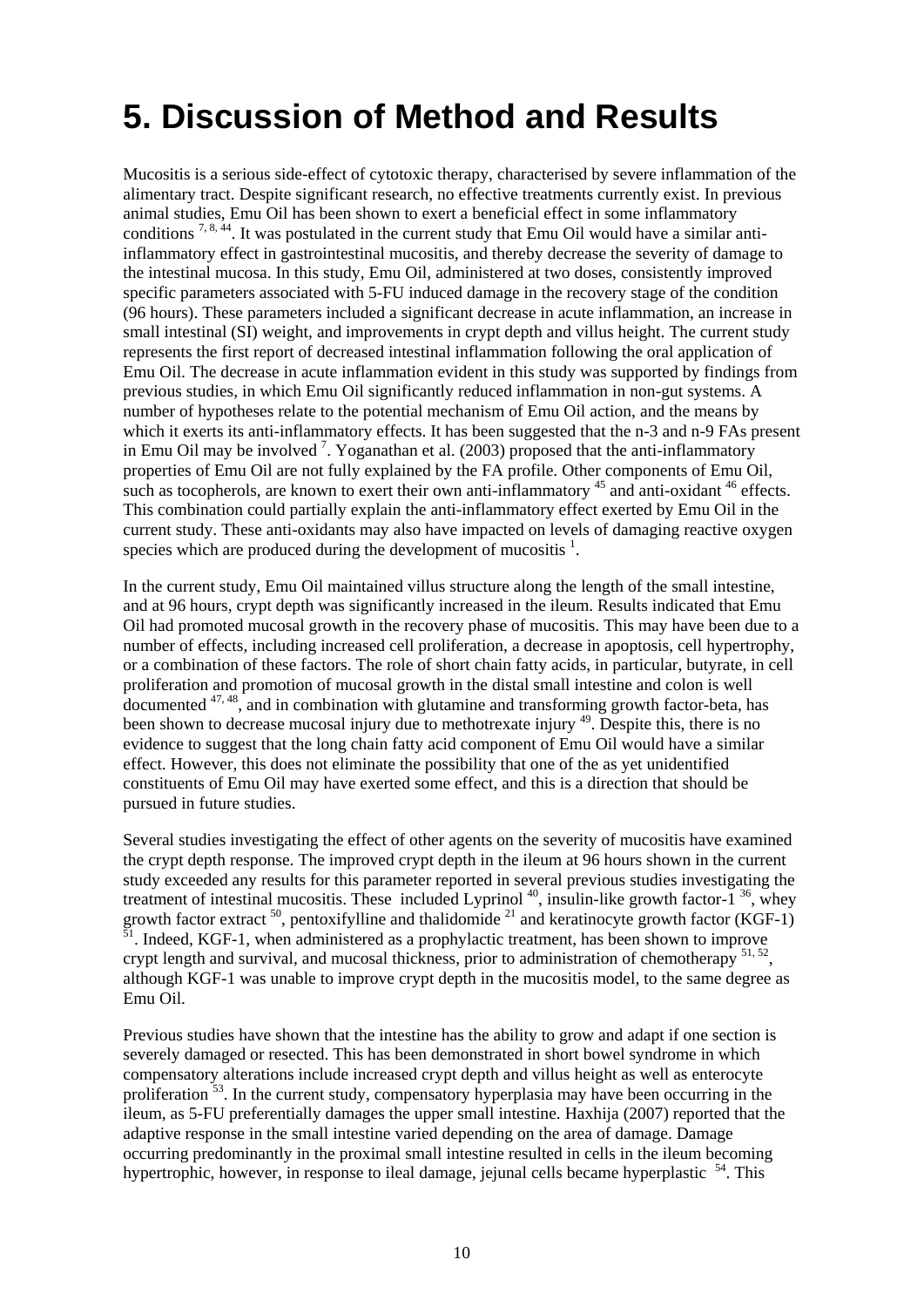hypertophic response may serve to explain the effects on crypt depth observed in the ileum, in the current study.

On the basis of the SBT and sucrase assay results in the current investigation, there was no demonstrable protection of the intestinal lining by Emu Oil, although this effect had been described in a previous study in which the effect of another lipid based, animal extract (Lyprinol) was examined in the 5-FU mucositis model <sup>40</sup>. The Lyprinol study also demonstrated no improvement in sucrase activity, despite improvement in some other parameters  $40$ . The results from the histological analysis in the current study indicated that villus structure was maintained by Emu Oil. The greater crypt depth in the ileum at 96 hours evident following administration of 1ml Emu Oil may have been due to a rapid increase in cell proliferation in the crypts, in order to repair damage to the intestine. However, these cells may not have had sufficient time to mature and begin actively synthesising sucrase prior to migration up the villus. An increase in enterocyte proliferation may have been a mechanism for Emu Oil action in this study. Further analysis including the proliferating cell nuclear antigen technique (PCNA) would allow a more precise investigation into the likely mode of action. Future studies would benefit from the inclusion of other oils, such as olive oil and fish oil, to allow direct comparisons between the agents. In addition, identification of the bioactive factors would allow more targeted application of a potentially more potent agent. Examination of different doses, inter batch variation and the effect of Emu Oil on the healthy gastrointestinal tract also warrant further investigation.

In conclusion, in the current study, Emu Oil partially ameliorated intestinal mucositis and promoted recovery of the intestinal mucosa following 5-FU induced injury in the rat. Emu Oil has the potential to increase the rate of recovery following chemotherapy-induced damage and act as an adjunctive therapy in mucositis. Potentially, Emu Oil could be used in conjunction with other agents, such as KGF-1, which has previously demonstrated a protective effect. These results represent a new direction for research into treatments for mucositis, and provide hope for thousands of individuals suffering from the debilitating symptoms of mucositis, in the ongoing fight against cancer.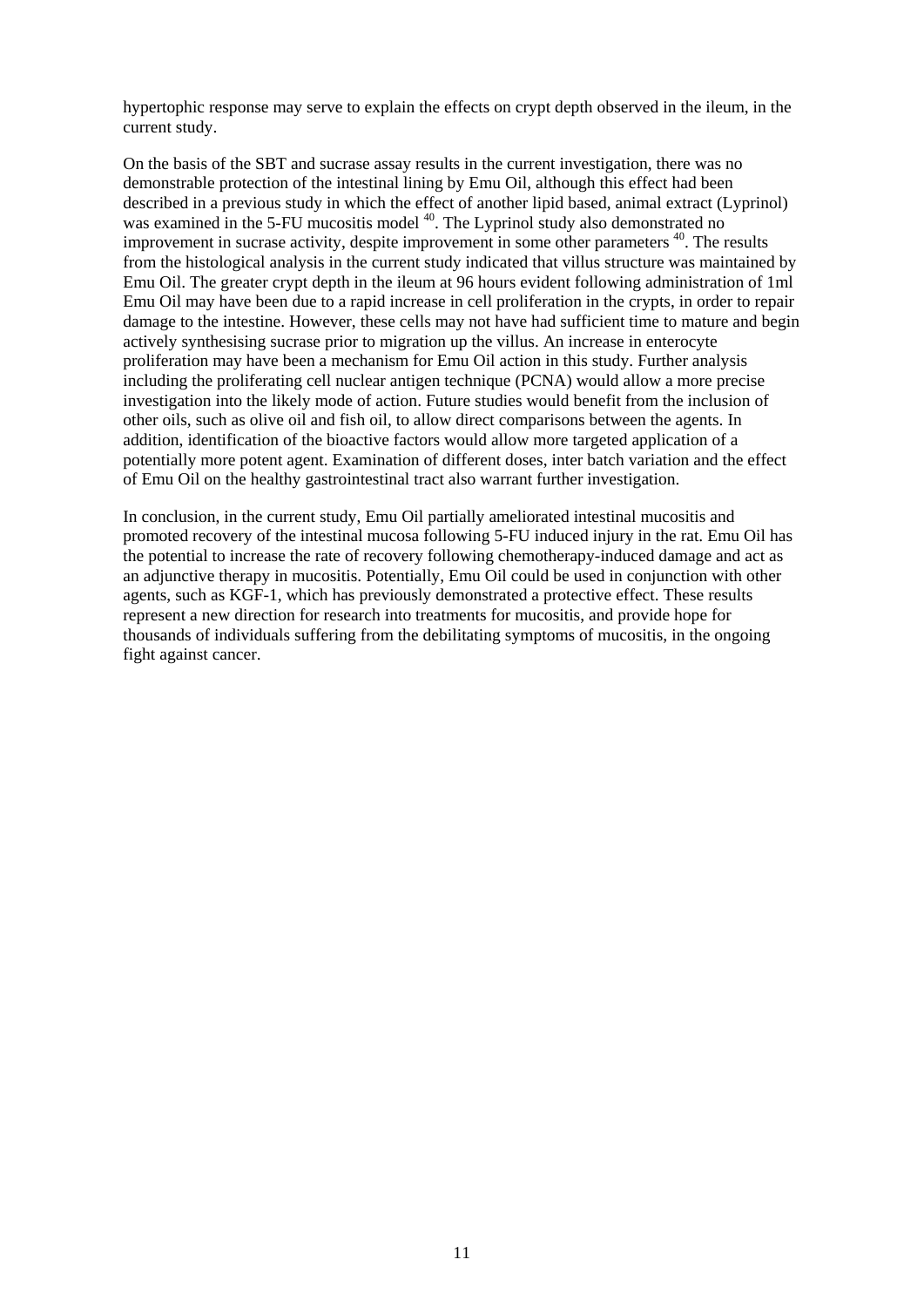### <span id="page-21-0"></span>**6. References**

- 1. Lalla RV, Peterson DE. Treatment of mucositis, including new medications. Cancer J 2006;12:348-54.
- 2. Keefe DM. Gastrointestinal mucositis: a new biological model. Support Care Cancer 2004;12:6-9.
- 3. Logan RM, Stringer AM, Bowen JM, Yeoh AS, Gibson RJ, Sonis ST, Keefe DM. The role of pro-inflammatory cytokines in cancer treatment-induced alimentary tract mucositis: Pathobiology, animal models and cytotoxic drugs. Cancer Treat Rev 2007;33:448-60.
- 4. Keefe DM, Gibson RJ, Hauer-Jensen M. Gastrointestinal mucositis. Semin Oncol Nurs 2004;20:38-47.
- 5. Whitehouse JMSMW. Anti-inflammatory Activity of Emu Oil in Rats. Inflammapharmacology 1997;5:127-132.
- 6. Whitehouse MW, Turner AG, Davis CK, Roberts MS. Emu oil(s): A source of non-toxic transdermal anti-inflammatory agents in aboriginal medicine. Inflammopharmacology 1998;6:1-8.
- 7. Yoganathan S, Nicolosi R, Wilson T, Handelman G, Scollin P, Tao R, Binford P, Orthoefer F. Antagonism of croton oil inflammation by topical emu oil in CD-1 mice. Lipids 2003;38:603-7.
- 8. Lopez A, Sims DE, Ablett RF, Skinner RE, Leger LW, Lariviere CM, Jamieson LA, Martinez-Burnes J, Zawadzka GG. Effect of emu oil on auricular inflammation induced with croton oil in mice. Am J Vet Res 1999;60:1558-61.
- 9. Gibson RJ, Bowen JM, Keefe DM. Palifermin reduces diarrhea and increases survival following irinotecan treatment in tumor-bearing DA rats. Int J Cancer 2005;116:464-70.
- 10. Choi K, Lee SS, Oh SJ, Lim SY, Jeon WK, Oh TY, Kim JW. The effect of oral glutamine on 5-fluorouracil/leucovorin-induced mucositis/stomatitis assessed by intestinal permeability test. Clin Nutr 2007;26:57-62.
- 11. Gibson RJ, Keefe DM, Clarke JM, Regester GO, Thompson FM, Goland GJ, Edwards BG, Cummins AG. The effect of keratinocyte growth factor on tumour growth and small intestinal mucositis after chemotherapy in the rat with breast cancer. Cancer Chemother Pharmacol 2002;50:53-8.
- 12. Grem JL. 5-Fluorouracil:forty-plus and still ticking. A review of its preclinical and clinical development. Investigational New Drugs 2000;18:299-313.
- 13. Sonis ST. Pathobiology of mucositis. Semin Oncol Nurs 2004;20:11-5.
- 14. Sonis ST, Elting LS, Keefe D, Peterson DE, Schubert M, Hauer-Jensen M, Bekele BN, Raber-Durlacher J, Donnelly JP, Rubenstein EB. Perspectives on cancer therapy-induced mucosal injury: pathogenesis, measurement, epidemiology, and consequences for patients. Cancer 2004;100:1995-2025.
- 15. Howarth GS, Tooley KL, Davidson GP, Butler RN. A non-invasive method for detection of intestinal mucositis induced by different classes of chemotherapy drugs in the rat. Cancer Biol Ther 2006;5:1189-95.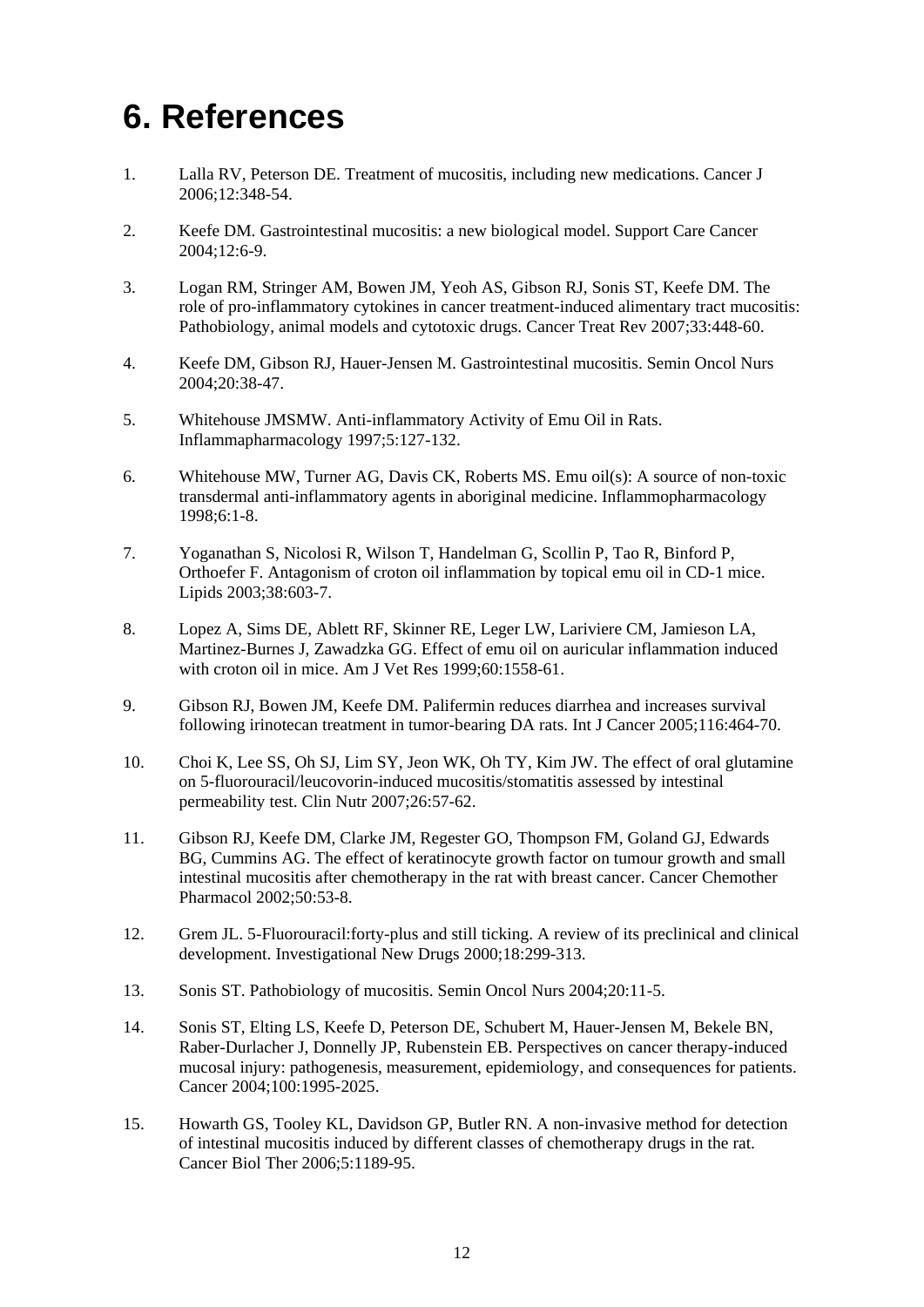- 16. Pelton NS, Tivey DR, Howarth GS, Davidson GP, Butler RN. A novel breath test for the non-invasive assessment of small intestinal mucosal injury following methotrexate administration in the rat. Scandinavian Journal of Gastroenterology 2004;39:1015-1016.
- 17. Tooley KL, Howarth GS, Lymn KA, Lawrence A, Butler RN. Oral ingestion of streptococcus thermophilus diminishes severity of small intestinal mucositis in methotrexate treated rats. Cancer Biol Ther 2006;5:593-600.
- 18. Mauger CA, Butler RN, Geier MS, Tooley KL, Howarth GS. Probiotic effects on 5 fluorouracil-induced mucositis assessed by the sucrose breath test in rats. Dig Dis Sci 2007;52:612-9.
- 19. Geier MS, Butler RN, Giffard PM, Howarth GS. Lactobacillus fermentum BR11, a potential new probiotic, alleviates symptoms of colitis induced by dextran sulfate sodium (DSS) in rats. Int J Food Microbiol 2007;114:267-74.
- 20. Clarke JM, Pelton NC, Bajka BH, Howarth GS, Read LC, Butler RN. Use of the 13Csucrose breath test to assess chemotherapy-induced small intestinal mucositis in the rat. Cancer Biol Ther 2006;5:34-8.
- 21. Melo ML, Brito GA, Soares RC, Carvalho SB, Silva JV, Soares PM, Vale ML, Souza MH, Cunha FQ, Ribeiro RA. Role of cytokines (TNF-alpha, IL-1beta and KC) in the pathogenesis of CPT-11-induced intestinal mucositis in mice: effect of pentoxifylline and thalidomide. Cancer Chemother Pharmacol 2007.
- 22. Keefe DM, Schubert MM, Elting LS, Sonis ST, Epstein JB, Raber-Durlacher JE, Migliorati CA, McGuire DB, Hutchins RD, Peterson DE. Updated clinical practice guidelines for the prevention and treatment of mucositis. Cancer 2007;109:820-31.
- 23. Braun S, Hanselmann C, Gassmann M, Keller U, Born-Berclaz C, Chan K, Kan Y, Werner S. Nrf2 transcription factor, a novel target of keratinocyte growth factor action which regulates gene expression and inflammation in the healing skin wound. Molecular and Cellular Biology 2002;22:5492-5505.
- 24. Cool JC, Dyer JL, Xian CJ, Butler RN, Geier MS, Howarth GS. Pre-treatment with insulin-like growth factor-I partially ameliorates 5-fluorouracil-induced intestinal mucositis in rats. Growth Horm IGF Res 2005;15:72-82.
- 25. Howarth GS. Insulin-like growth factor-I and the gastrointestinal system: therapeutic indications and safety implications. J Nutr 2003;133:2109-12.
- 26. Tran CD, Howarth GS, Coyle P, Philcox JC, Rofe AM, Butler RN. Dietary supplementation with zinc and a growth factor extract derived from bovine cheese whey improves methotrexate-damaged rat intestine. Am J Clin Nutr 2003;77:1296-303.
- 27. Clarke J, Butler R, Howarth G, Read L, Regester G. Exposure of oral mucosa to bioactive milk factors reduces severity of chemotherapy-induced mucositis in the hamster. Oral Oncol 2002;38:478-85.
- 28. Gibson RJ, Stringer AM, Bowen JM, Logan RM, Yeoh AS, Burns J, Alvarez E, Keefe DM. Velafermin Improves Gastrointestinal Mucositis Following Irinotecan Treatment in Tumor-Bearing DA Rats. Cancer Biol Ther 2007;6.
- 29. Dyerberg J, Bang HO, Hjorne N. Fatty acid composition of the plasma lipids in Greenland Eskimos. Am J Clin Nutr 1975;28:958-66.
- 30. James M, Gibson R, Cleland L. Dietary polyunsaturated fatty acids and inflammatory mediator production. American Journal of Clinical Nutrition 2000;71:343S-348S.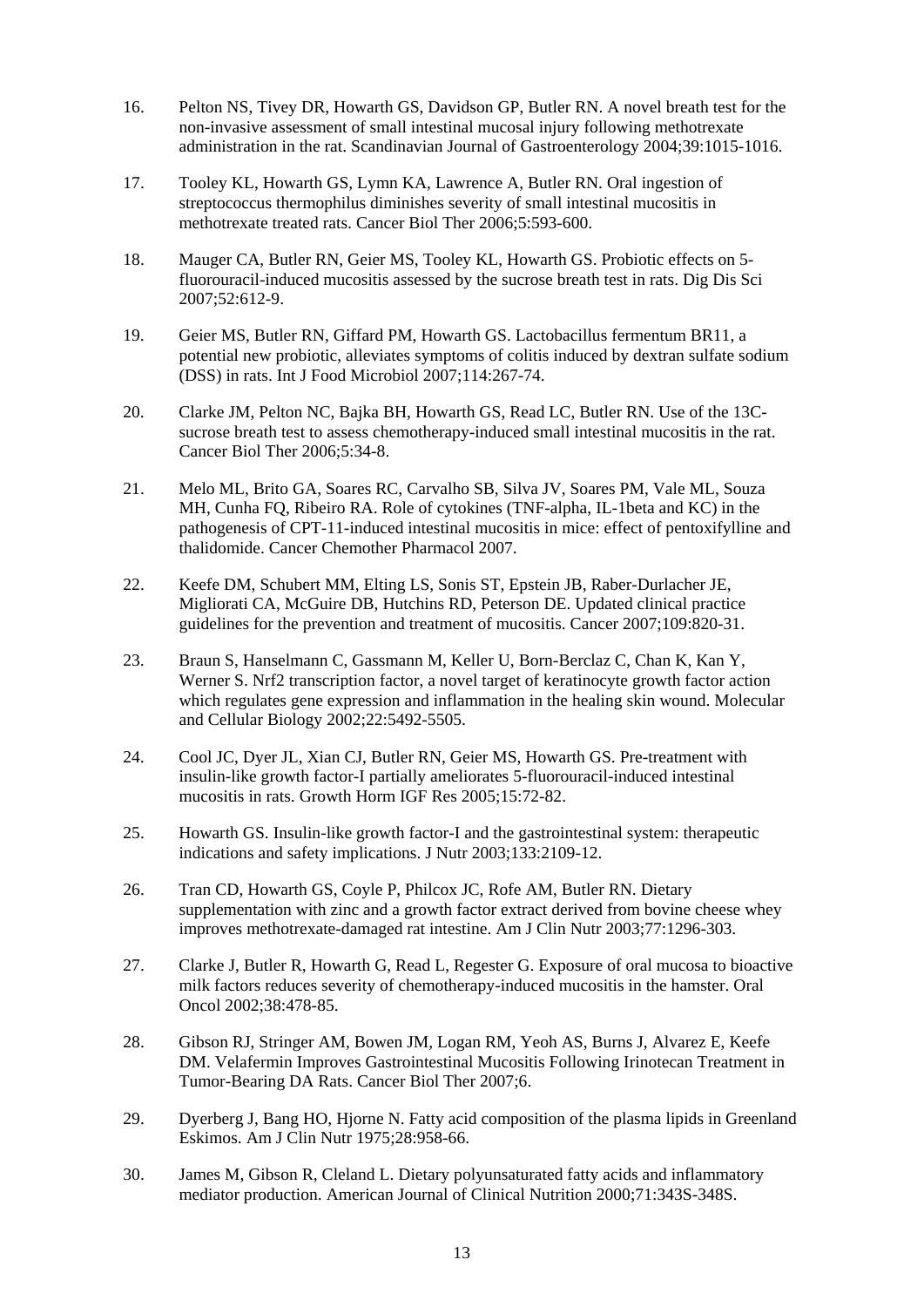- 31. Schubert R, Kitz R, Beerman C, Rose M, Baer P, Zielan S, Boehles H. Influence of losedose polyunsaturated fatty acids supplementation on the inflammatory response of healthy adults. Nutrition 2007.
- 32. Whiting C, Bland P, Tarlton J. Dietary n-3 polyunsaturated fatty acids reduce disease and colonic proinflammatory. Inflammatory Bowel Diseases 2005;11:340-349.
- 33. Tenikoff D, Murphy K, Le M. Lyprinol (stabilised lipid extract of New Zealand greenlipped mussel): a potential preventative treatment modality for inflammatory bowel disease. Journal of Gastroenterology 2005;40:361-365.
- 34. Beckerbauer LM, Thiel-Cooper R, Ahn DU, Sell JL, Parrish FC, Jr., Beitz DC. Influence of two dietary fats on the composition of emu oil and meat. Poult Sci 2001;80:187-94.
- 35. Qiu XW, Wang JH, Fang XW, Gong ZY, Li ZQ, Yi ZH. [Anti-inflammatory activity and healing-promoting effects of topical application of emu oil on wound in scalded rats]. Di Yi Jun Yi Da Xue Xue Bao 2005;25:407-10.
- 36. Cool JC, Dyer JL, Xian CJ, Butler RN, Geier MS, Howarth GS. Pre-treatment with insulin-like growth factor-I partially ameliorates 5-fluorouracil-induced intestinal mucositis in rats. Growth Hormone and IGF Research 2005;15:72-82.
- 37. Clarke J, Butler RN, Howarth GS, Read L, Regester G. Exposure of oral mucosa to bioactive milk factors reduces severity of chemotherapy-induced mucositis in the hamster. Oral Oncology 2002;38:478-485.
- 38. von Bultzingslowen I, Brennan MT, Spijkervet FK, Logan R, Stringer A, Raber-Durlacher JE, Keefe D. Growth factors and cytokines in the prevention and treatment of oral and gastrointestinal mucositis. Support Care Cancer 2006;14:519-27.
- 39. Mauger CA, Butler RN, Geier MS, Tooley KL, Howarth GS. Probiotic effects on 5- Fluorouracil-induced mucositis assessed by the sucrose breath test in rats. Digestive Diseases and Sciences 2007;52:612-619.
- 40. Torres DM, Tooley KL, Butler RN, Smith CL, Geier MS, Howarth GS. Lyprinol (trademark) only partially improves indicators of small intestinal integrity in a rat model of 5-Fluorouracil induced mucositis. Cancer Biology Therapy 2007;7.
- 41. Tomas FM, Jones LM. Modification of glucocorticoid-induced changes in myofibrillar protein turnover in rats by protein and energy deficiency as assessed by urinary excretion of Ntau-methylhistidine. British Journal of Nutrition 1984;51:323-337.
- 42. Pelton NS TD, Howarth GS, Davidson GP, Butler RN. A novel breath test for the noninvasive assessment of small intestinal mucosal injury following methotrexate administration in the rat. Scandinavian Journal of Gastroenterology 2004;39:2.
- 43. Howarth GS, Cool JC, Xu X, Byard RW, Read LC. Milk growth factors enriched from cheese whey ameliorate intestinal damage by methotrexate when administered orally to rats. Journal of Nutrition 1996;126:2519-2530.
- 44. Snowden JM, Whitehouse MW. Anti-inflammatory activity of emu oils in rats. Inflammopharmacology 1997;5:127-32.
- 45. Singh U, Jialal I. Anti-inflammatory effects of alpha-tocopherol. Annals of the New York Academy of Sciences 2004;1031:195-203.
- 46. Sylvester PW. Vitamin E and apoptosis. Vitamins and Hormones 2007;76:329-356.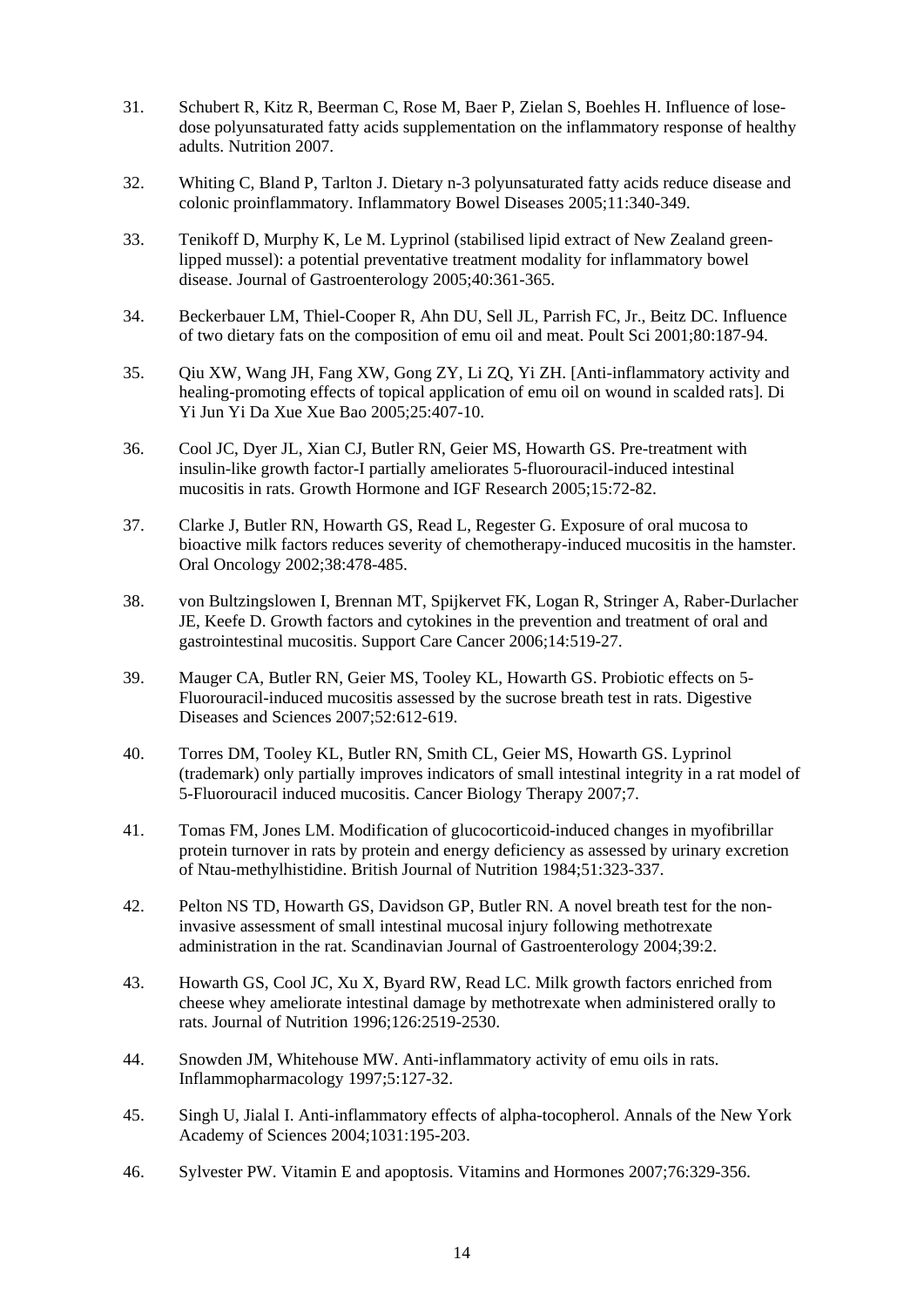- 47. Kripke SA, Fox AD, Berman JM, Settle RG, Rombeau JL. Stimulation of intestinal mucosal growth with intracolonic infusion of short-chain fatty acids. Journal of Parenteral and Enteral Nutrition 1989;13:109-116.
- 48. Nofrarias M, Martinez-Puig D, Pujols J, Majo N, Perez JF. Long-term intake of resistant starch improves colonic mucosal integrity and reduces gut apoptosis and blood immune cells. Nutrition 2007;23:861-870.
- 49. Harsha WT, Kalandarova E, McNutt P, Irwin R, Noel J. Nutritional supplementation with transforming growth factor-beta, glutamine, and short chain fatty acids minimizes methotrexate induced injury. Journal of Paediatric Gastroenterology and Nutrition 2006;42:53-58.
- 50. Howarth GS, Francis GL, Cool JC, Xu X, Byard RW, Read LC. Milk Growth Factors enriched from cheese whey ameliorate intestinal damage by methotrexate when administered orally to rats. Journal of Nutrition 1996;126:2519-2530.
- 51. Gibson RJ, Keefe DMK, Clarke JM, Regester GO, Thompson FM, Goland GJ, Edwards BG, Cummins AG. The effect of keratinocyte growth factor on tumour growth and small intestinal mucositis after chemotherapy in the rat with breast cancer. Cancer Chemotherapy and Pharmacology 2002;50:53-58.
- 52. Farrell CL, Bready JV, Rex KL, Chen JN, DiPalma CR, Whitcomb KL, Yin S, Hill DC, Wiemann B, Starnes CO, Havill AM, Lu ZN, Aukerman SL, Pierce GF, Thomason A, Potten CS, Ulich TR, Lacey DL. Keratinocyte growth factor protects mice from chemotherapy and radiation-induced gastrointestinal injury and mortality. Cancer Res 1998;58:933-9.
- 53. Drozdowski L, Thomson ABR. Intestinal mucosal adaptation. World Journal of Gastroenterology 2006;12:4614-4627.
- 54. Haxhija EQ, Yang H, Spencer AU, Sun X, Teitelbaum DH. Intestinal epithelial cell proliferation is dependent on the site of massive small bowel resection. Paediatric Surgery International 2007;23:379-390.